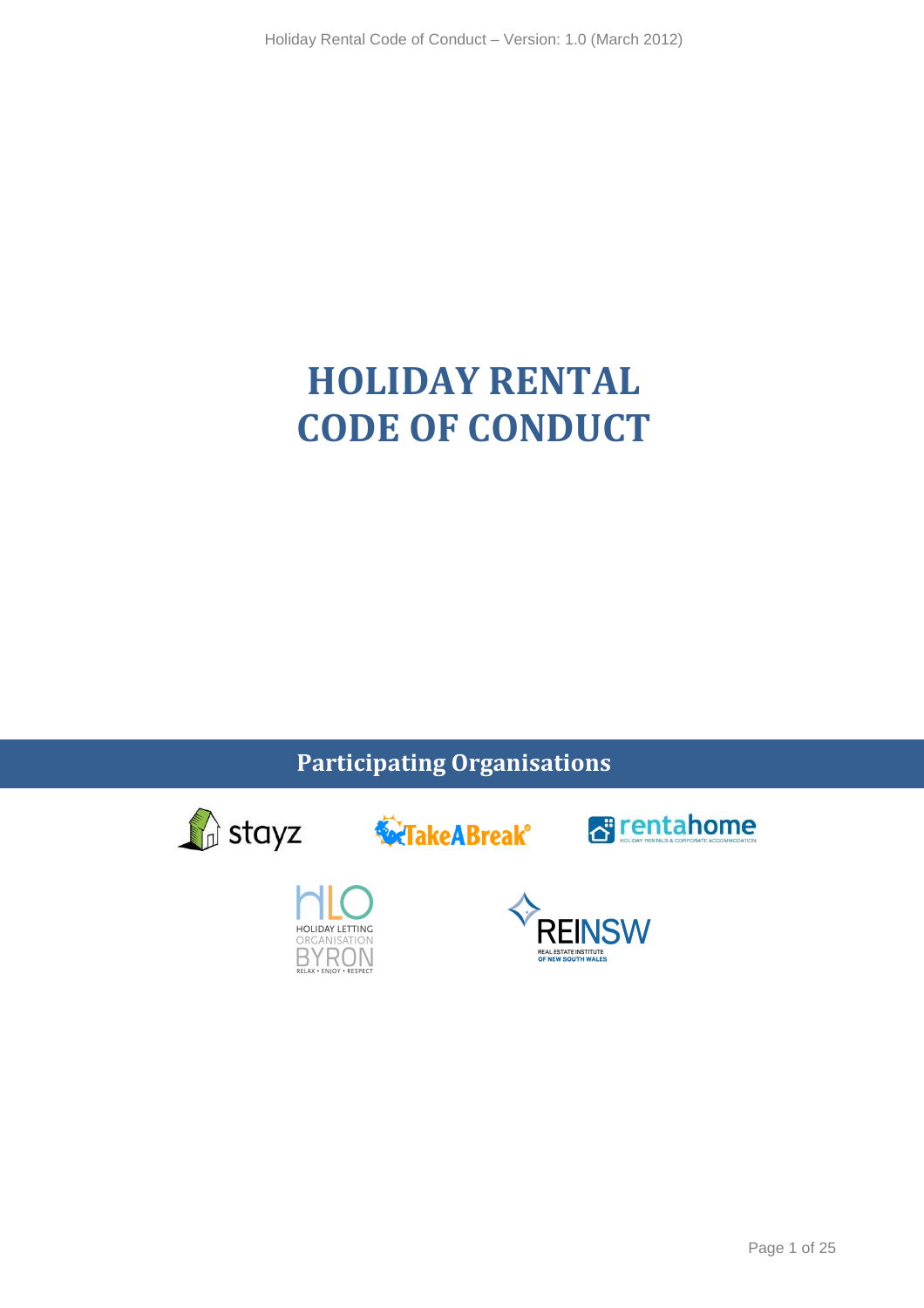# **VERSION: 1.0 March 2012**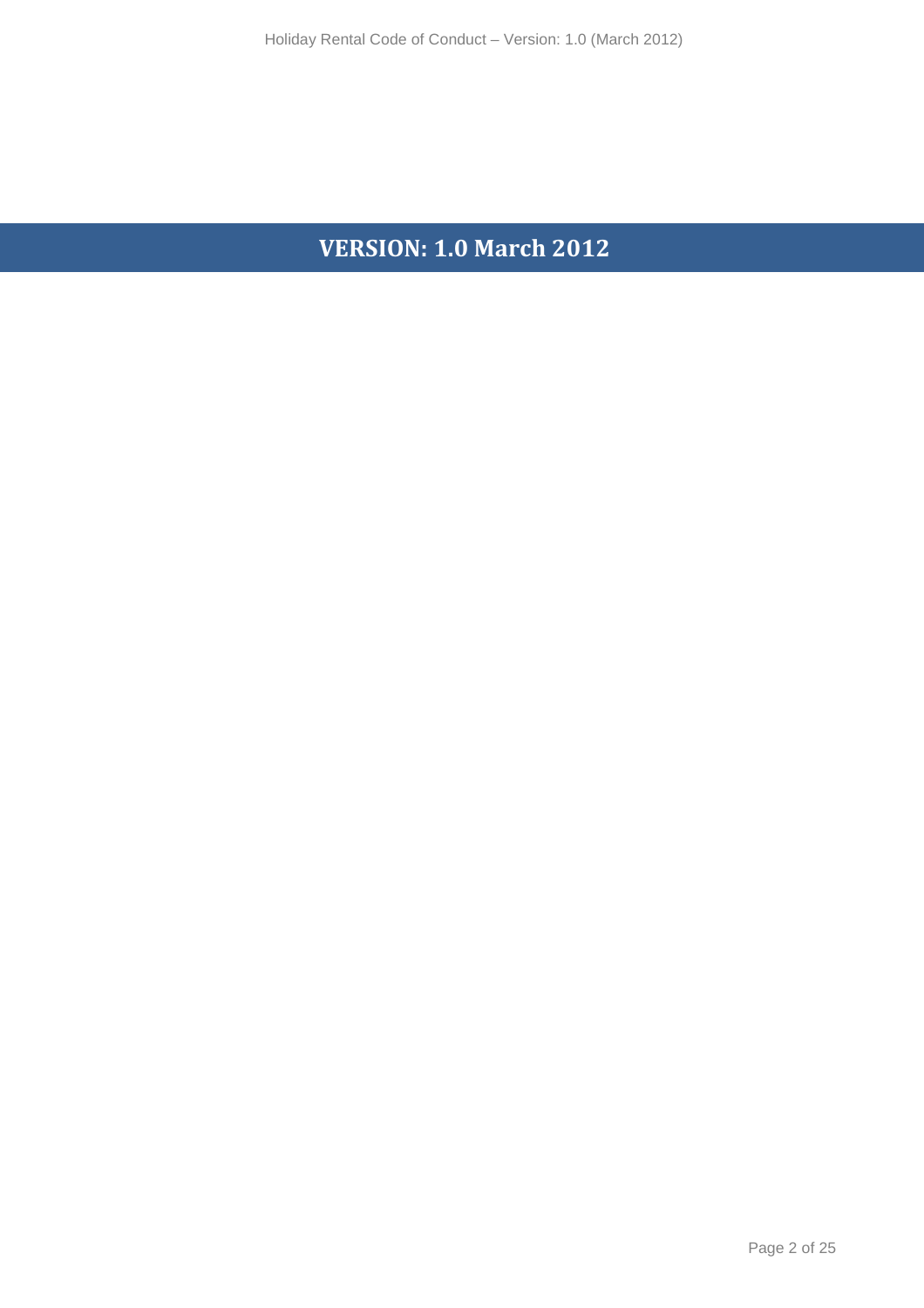## **INTRODUCTION**

Holiday rental is a long established practice in Australia and serves a range of purposes. The short term rental of houses and apartments to holiday makers, workers and students makes an important contribution to the local as well as the broader State and national economy. Holiday rental is the term used to describe the rental of a dwelling for short periods, most commonly for weekends or a few weeks for holidays. Short term rental is also used by workers, students and the like who require residential accommodation for a limited period of time.

The use of a dwelling for the provision of holiday accommodation can be considered to be ancillary to the main use of the residential property. A dwelling includes a room or suite of rooms occupied or used as a separate domicile (including a house, villa, town house, apartment or granny flat) whether for permanent or holiday accommodation.

Holiday rental of a residential property is typically through a licence agreement rather than a tenancy agreement under the relevant state and territory residential tenancy legislation.

Holiday rental of dwellings can make a positive sustainable contribution to local tourism and communities, and should be managed so as to minimise any adverse social or environmental impacts. However in some areas, the increased use of dwellings for holiday rental accommodation has led to some impacts on amenity such as in relation to noise and car parking issues.

This Code of Conduct has been developed to provide a self-regulatory approach in the management of holiday rental. This approach has been used in some areas and has been found to be successful in managing amenity impacts associated with holiday rental. This Code of Conduct applies to dwelling properties that are rented for the purposes of holiday accommodation. This Code may be applied to short term rental for other purposes in due course.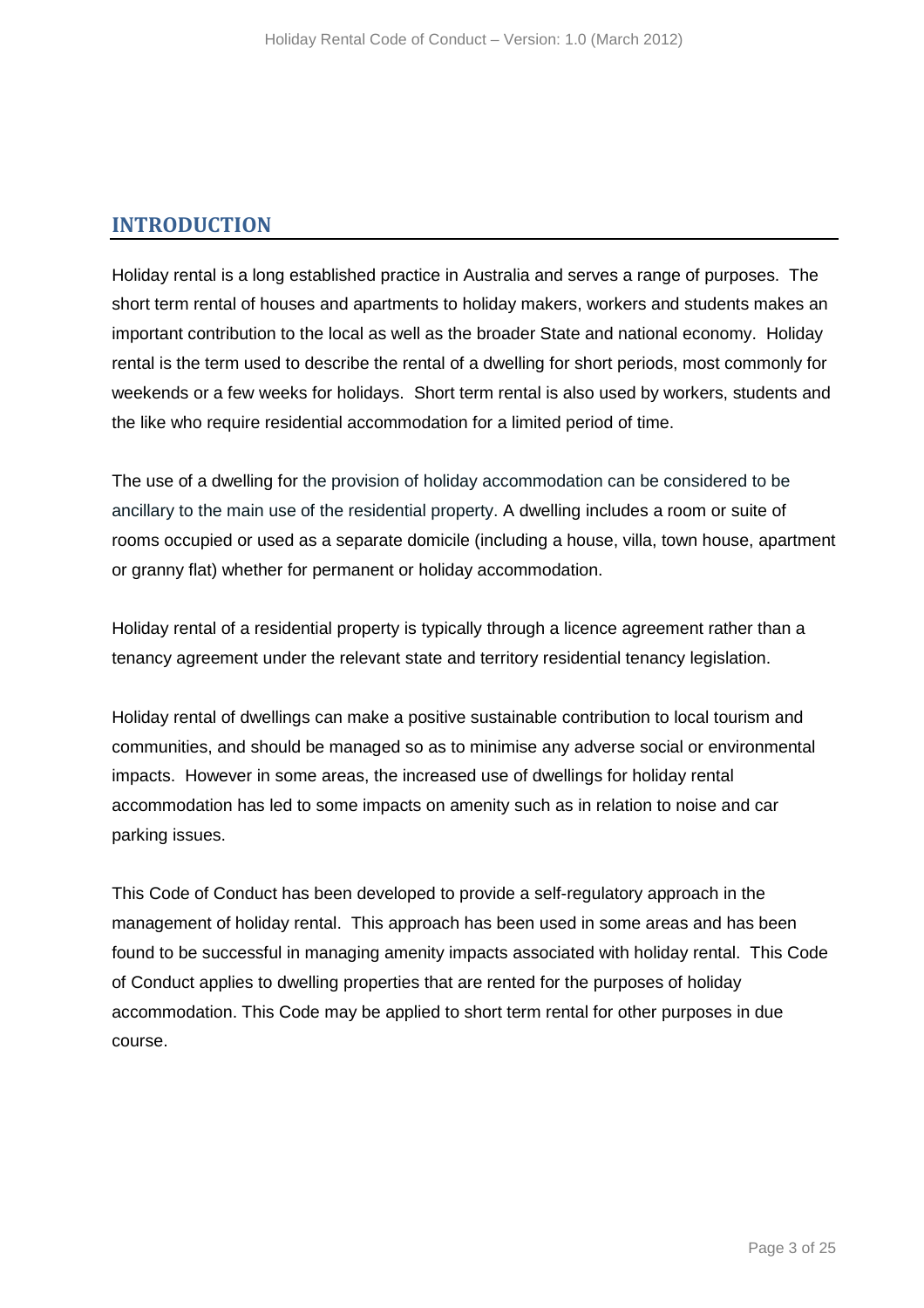## **This self regulatory approach to Holiday Rental incorporates four components:**

- **Part 1** This part outlines obligations on Participating Organisations to cooperate and combine efforts to achieve the Objectives of the Code through appropriate administration and enforcement of the Code.
- **Part 2** This part outlines obligations on Managers of Holiday Rental Properties.
- **Part 3** This part outlines obligations on Owners and Guests required to implement The Code through the Terms and Conditions of the contract between the Owner and Guests.
- **Part 4** This part provides a framework for House Rules for Visitors and Guests at a Property to ensure that the amenity of neighbouring properties is not adversely affected.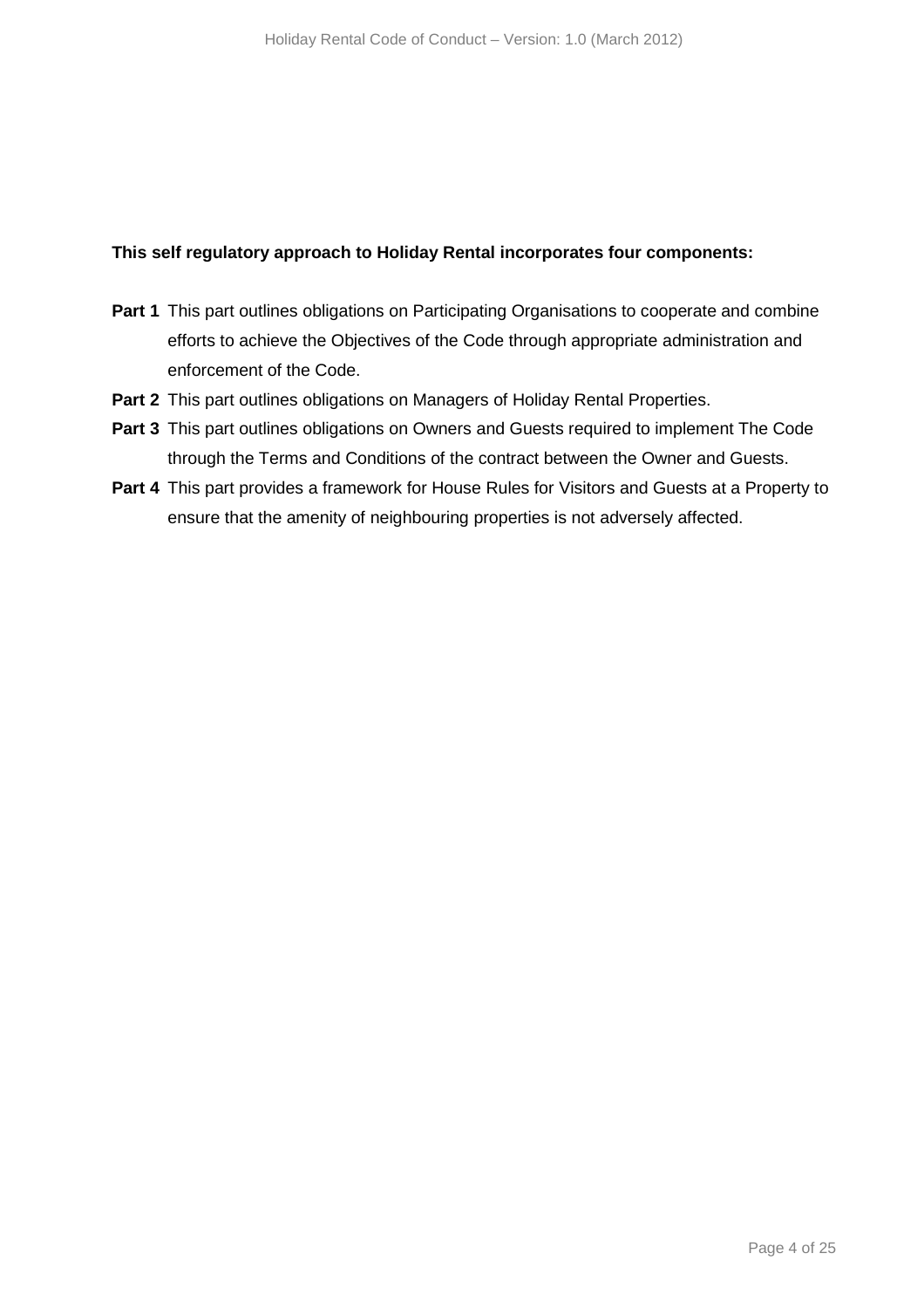# **Holiday Rental Code of Conduct**

## **OBJECTIVES OF THIS CODE**

The objectives of this Code of Conduct are:

- **a)** To establish acceptable standards of behaviour for Holiday Rental Guests and Visitors to minimise any adverse social or environmental impacts;
- **b)** To assist Owners and Managers of Holiday Rental accommodation to meet the needs of all stakeholders including Guests, neighbours, local communities, local councils and government authorities; and
- **c)** To inform the community of the standards of conduct expected from Holiday Rental Owners, Managers, Guests and Visitors so as to effectively minimise amenity impacts.

Government authorities and private sector bodies are encouraged to endorse this Code of Conduct and to work cooperatively with Participating Organisations to achieve its Objectives.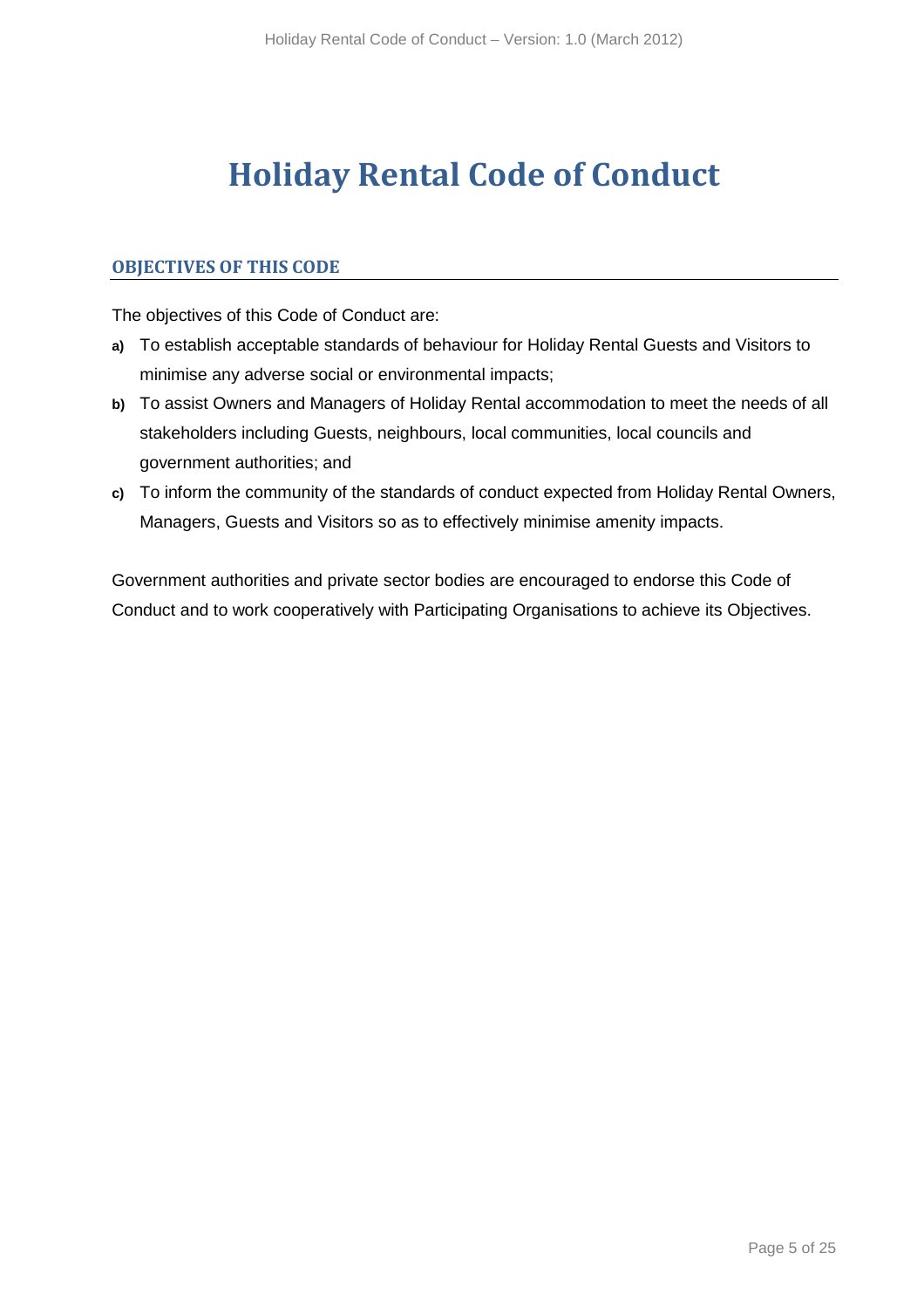#### **DEFINITIONS USED IN THIS CODE**

- **Holiday Rental** means rental of Property for holiday purposes within the maximum term permitted for rental without a residential tenancy agreement under state and territory residential tenancy legislation.
- **Dwelling** means a room or suite of rooms occupied or used or so constructed or adapted as to be capable of being occupied or used as a separate domicile.
- **Guest** means a person who stays overnight in the Property during the term of the occupancy.
- **Manager** means the Owner or another person appointed by the Owner (such as a real estate agent), who is responsible for renting the Property.
- **Noise** means any sound which is offensive to occupiers of neighbouring properties.
- **Owner** means the person or entity who owns the Property. It includes the lessee of a Property who sublets or licences it to others for Holiday Rental.
- **Participating Organisations** comprise those organisations that endorse and agree to implement this Code of Conduct and include initially:
	- Stayz;
	- TakeABreak;
	- Rentahome;
	- Holiday Letting Organisation Byron (HLO Byron); and
	- NSW Real Estate Institute (REINSW.)
- **Property** means Dwellings and residential premises including houses, dual occupancies, villas, townhouses, apartments, units, secondary dwellings, cabins and the like generally with a maximum of 6 bedrooms unless the relevant local council permits holiday rental in properties with more than 6 bedrooms.
- **Visitor** means a person a Guest invites or permits to visit the Property during the term of the occupancy who does not stay overnight.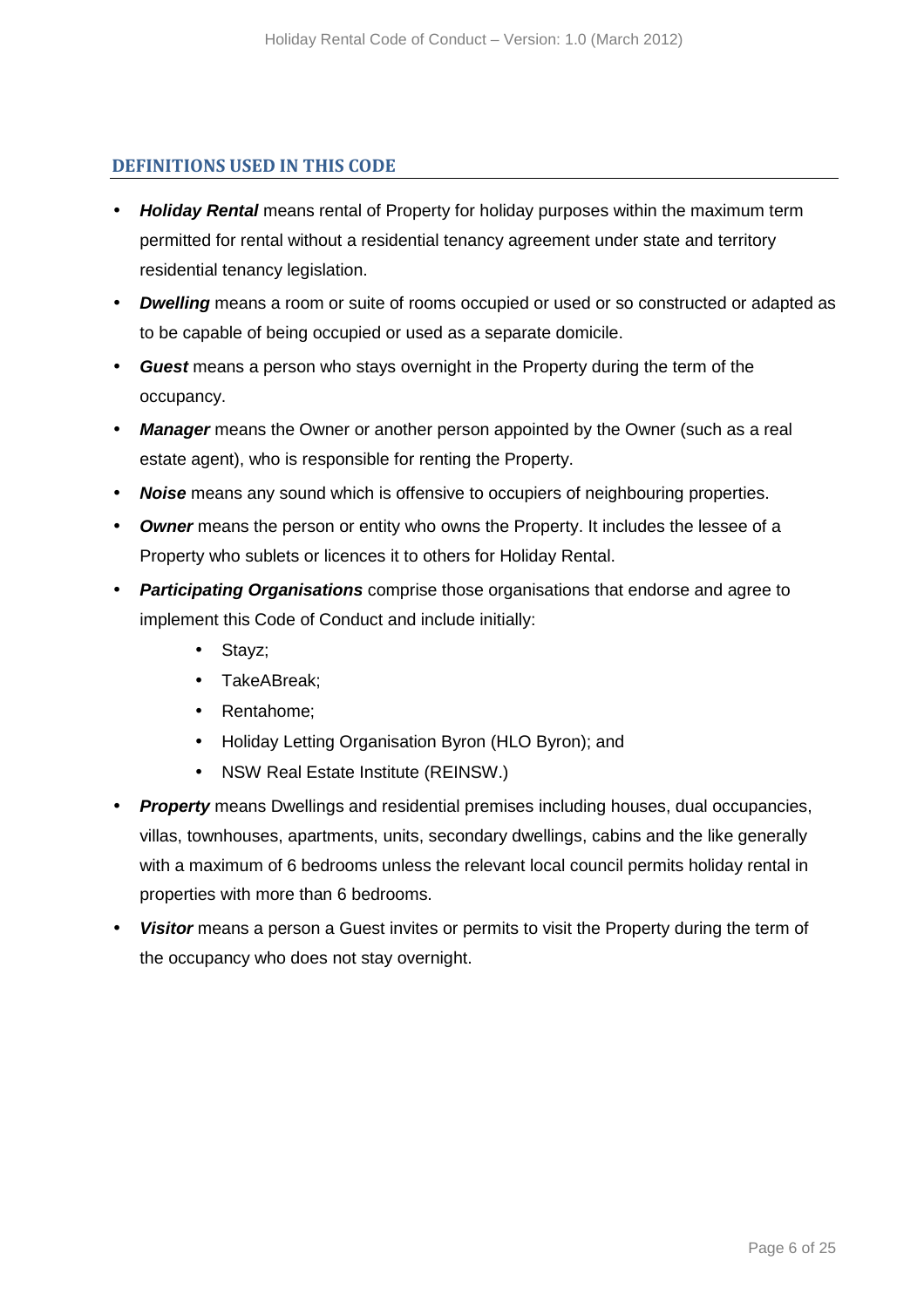# **Part 1. Holiday Rental – Obligations of Participating Organisations**

## *This Part outlines the arrangements and the role and responsibilities of Participating Organisations for the promotion, implementation, administration, monitoring and enforcement of this Code of Conduct.*

## **1.1 Guiding Principles**

This Code of Conduct is for use by Participating Organisations to outline to Holiday Rental Managers, Owners Guests and Visitors what their responsibilities are in order to ensure that the amenity of the Property and neighbours is maintained.

- **a)** This Code of Conduct applies to the Holiday Rental of Property owned or managed by members of Participating Organisations;
- **b)** Managers (including owners and agents) are encouraged to join Participating Organisations and may become Participating Organisations;
- **c)** Participating Organisations consider that compliance with this Code of Conduct is required to achieve the Objectives and undertake to enforce this Code;
- **d)** Participating Organisations signify their endorsement and agreement to this Code of Conduct by signing and lodging a copy of it with the Code Administration Committee;
- **e)** Participating Organisations may withdraw their endorsement and agreement to this Code of Conduct at any time by lodging a written notice with the Code Administration Committee; and
- **f)** Participating Organisations will implement and promote this Code of Conduct and make a copy of it available to the public from their website.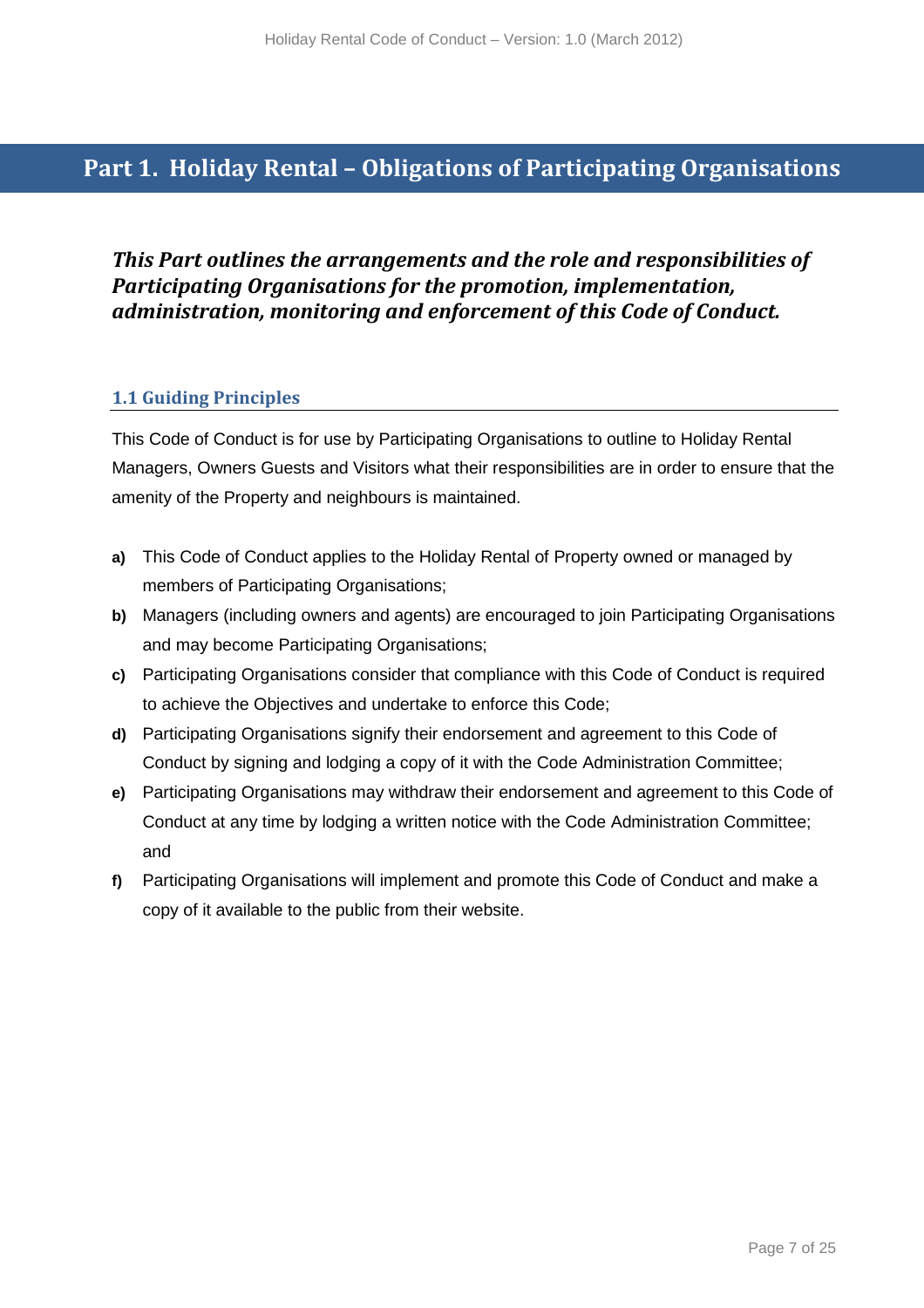## **1.2 Implementation of the Code**

This Code of Conduct will be implemented through the following mechanisms:

## **1.2.1 Through Participating Organisations:**

- **a)** Participating Organisations must require an undertaking from Managers to comply with the Code of Conduct as a condition of membership of their organisation or of listing their Property as the case may be; and
- **b)** Where a Participating Organisation is a Manager they must require an undertaking from Owners as a condition of managing their Property to endorse and comply with relevant provisions in the Code and agree to this Code so far as the Manager's own Property is concerned.

## **1.2.2 Through Owners and Managers:**

- **a)** The Terms and Conditions upon which the Property is offered, booked and occupied for Holiday Rental must comply with Part 3 of this Code and be incorporated into the contract between the Owner of the Property and Guests;
- **b)** House Rules including the fundamental obligations of Guests and Visitors on Noise and Residential Amenity under the Terms and Conditions must comply with Part 4 and be displayed at all times in a prominent position in the Property to remind Guests of their key contractual obligations and to inform all Guests and Visitors of the conditions upon which they are permitted to enter and remain on the Property; and
- **c)** A full printed copy of this Code of Conduct, the Terms and Conditions, the House Rules and any By Laws relating to the strata or community title must be provided in a Guest & Visitor Information Folder within the Property in a location which is prominent and easily accessible to Guests, Visitors and persons authorised by the Manager or law to inspect and enforce compliance.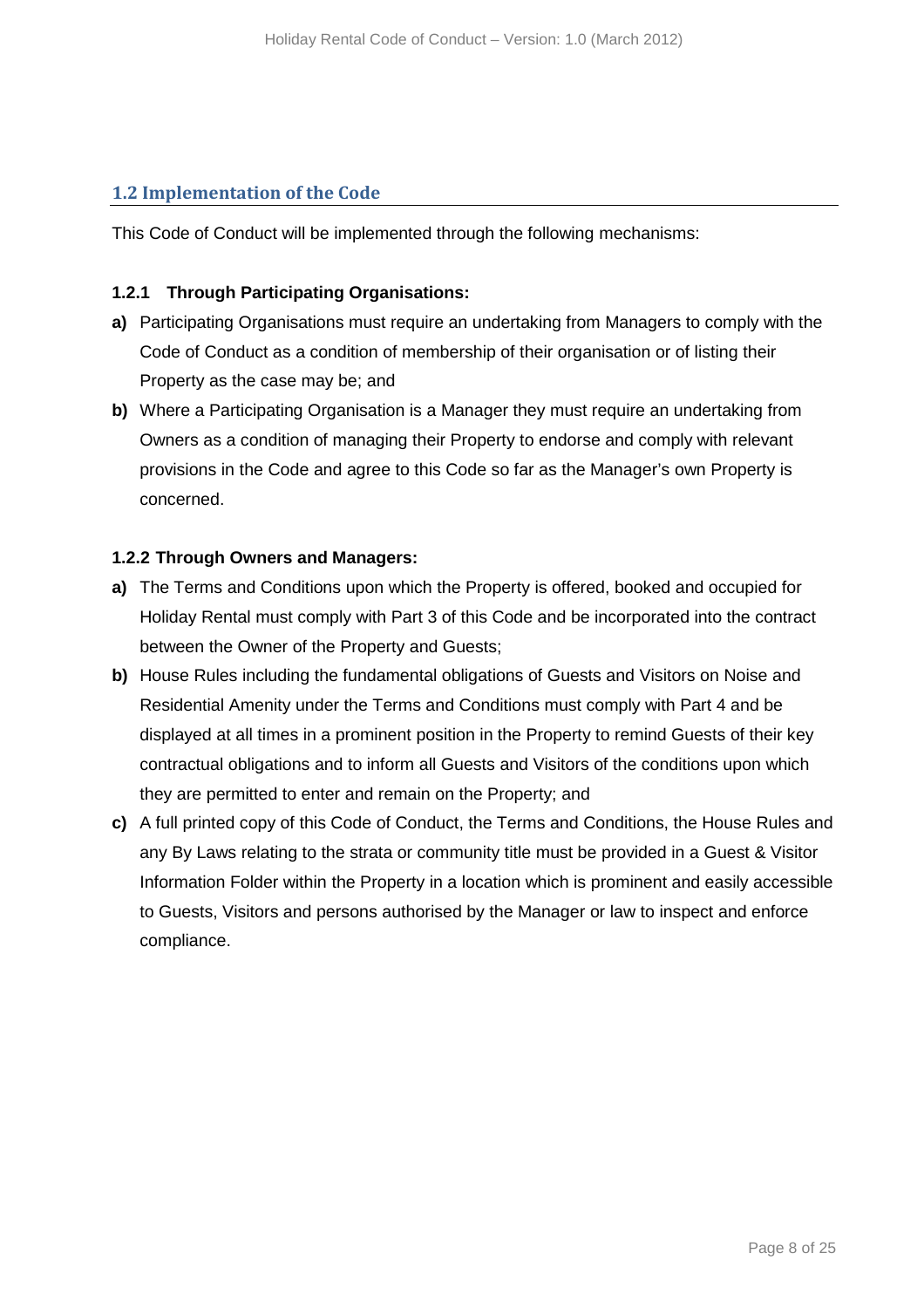## **1.3 Sanctions**

#### **1.3.1 Through Participating Organisations**

Each Participating Organisation is responsible for dealing with instances where Managers are not complying with this Code of Conduct.

- **a)** Participating Organisations may impose sanctions upon Managers for non compliance with this Code of Conduct;
- **b)** Such sanctions will be imposed under the terms of their membership or listing arrangements with Managers;
- **c)** If so directed by the Code Administration Committee, a Participating Organisation must impose the sanctions;
- **d)** A Manager who disputes a sanction imposed upon it by a Participating Organisation under this Code may appeal to the Code Administration Committee and in that case the Code Administration Committee will review the sanction and direct the Participating Organisation on what it considers to be the appropriate sanction in all the circumstances; and
- **e)** The sanctions should reflect the nature, seriousness and frequency of the breach and include in increasing severity:
	- **i.** Issuing a censure or warning to the Manager;
	- **ii.** Requesting the Manager to rectify the harm done or compensate for the damage caused by the breach;
	- **iii.** Requesting the Manager to take remedial action to ensure the breach does not reoccur. Remedial action may include more restrictive practices, for example limiting the number of Guests permitted to stay at a Property to a lesser number or restricting the number of Visitors and the hours when Visitors can be on the Property ; and
	- **iv.** Expulsion from membership or delisting of the Property as the case may be.

#### **1.3.2 Through the Code Administration Committee**

The Code Administration Committee is responsible for dealing with instances where Participating Organisations are not complying with this Code of Conduct.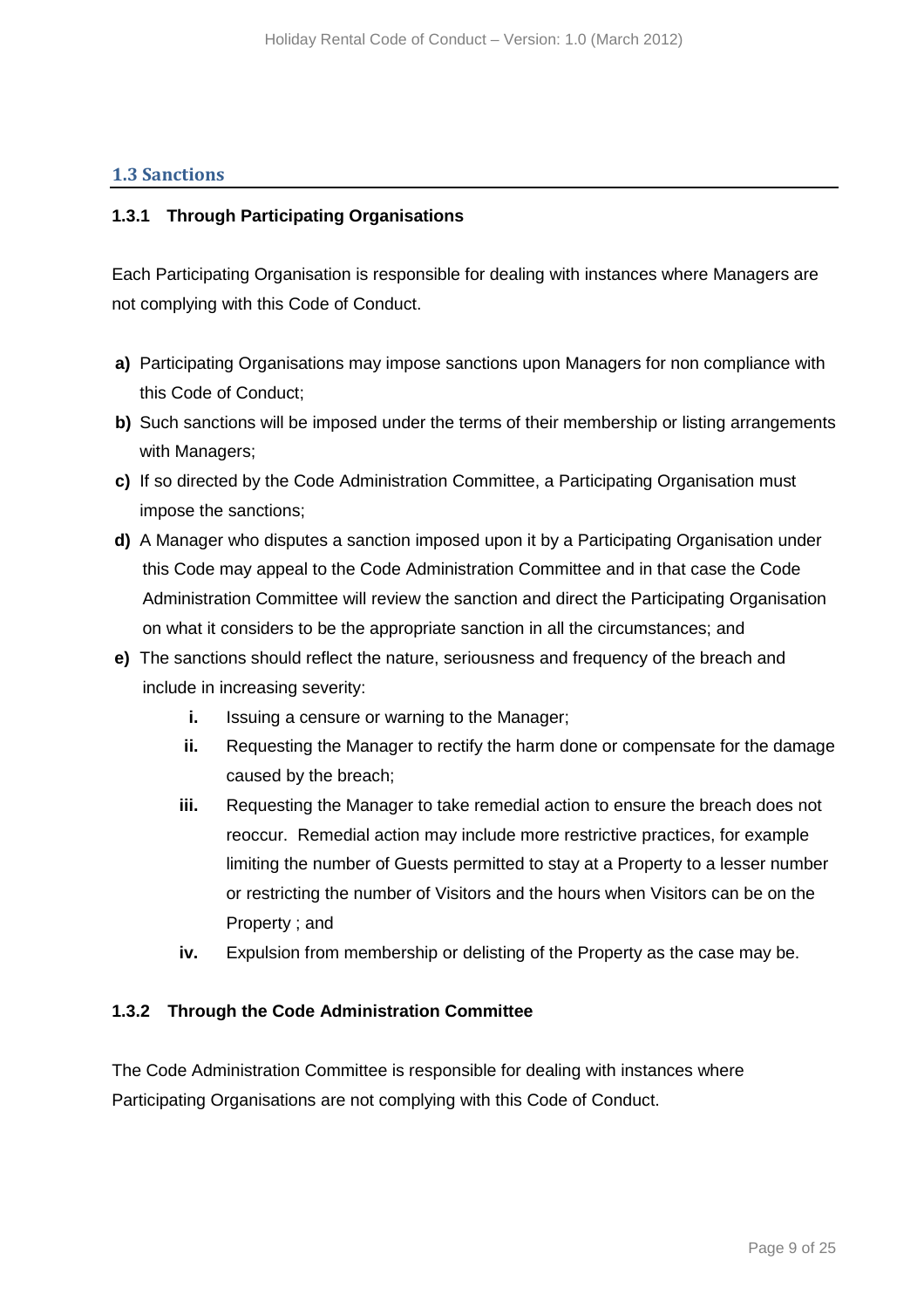- **a)** The Code Administration Committee may impose sanctions upon Participating Organisations for non compliance with the obligations of a Participating Organisation under this Code of Conduct.
- **b)** If a Participating Organisation disputes a sanction imposed upon it by the Code Administration Committee under this Code the dispute shall be submitted to arbitration in accordance with, and subject to, The Institute of Arbitrators & Mediators Australia Rules for the Conduct of Commercial Arbitrations. Unless the Code Administration Committee and the Participating Organisation agree upon an arbitrator, either of them may request a nomination from either the President OR the Chapter Chairman of the Chapter where the dispute arises.
- **c)** The sanctions should reflect the nature, seriousness and frequency of the breach and include in increasing severity:
	- **i.** Issuing a censure or warning to the Participating Organisation;
	- **ii.** Requesting the Participating Organisation to rectify the harm done or compensate for the damage caused by the breach;
	- **iii.** Requesting the Participating Organisation to take remedial action to ensure the breach does not reoccur; and
	- **iv.** Cancelling the registration of the Participating Organisation under this Code of Conduct.

## **1.4 Code Administration**

#### **1.4.1 Code Administration Committee**

This Code of Conduct will be administered by the Code Administration Committee ("CAC").

- **a)** The CAC will consist of representatives of Participating Organisations or key stakeholders in the Holiday Rental industry.
- **b)** The initial CAC will comprise a representative from each of the following:
	- **i.** Stayz or its nominee;
	- **ii.** HLO Byron;
	- **iii.** REINSW;
	- **iv.** A consumer group or tourism body; and
	- **v.** A government or statutory planning body.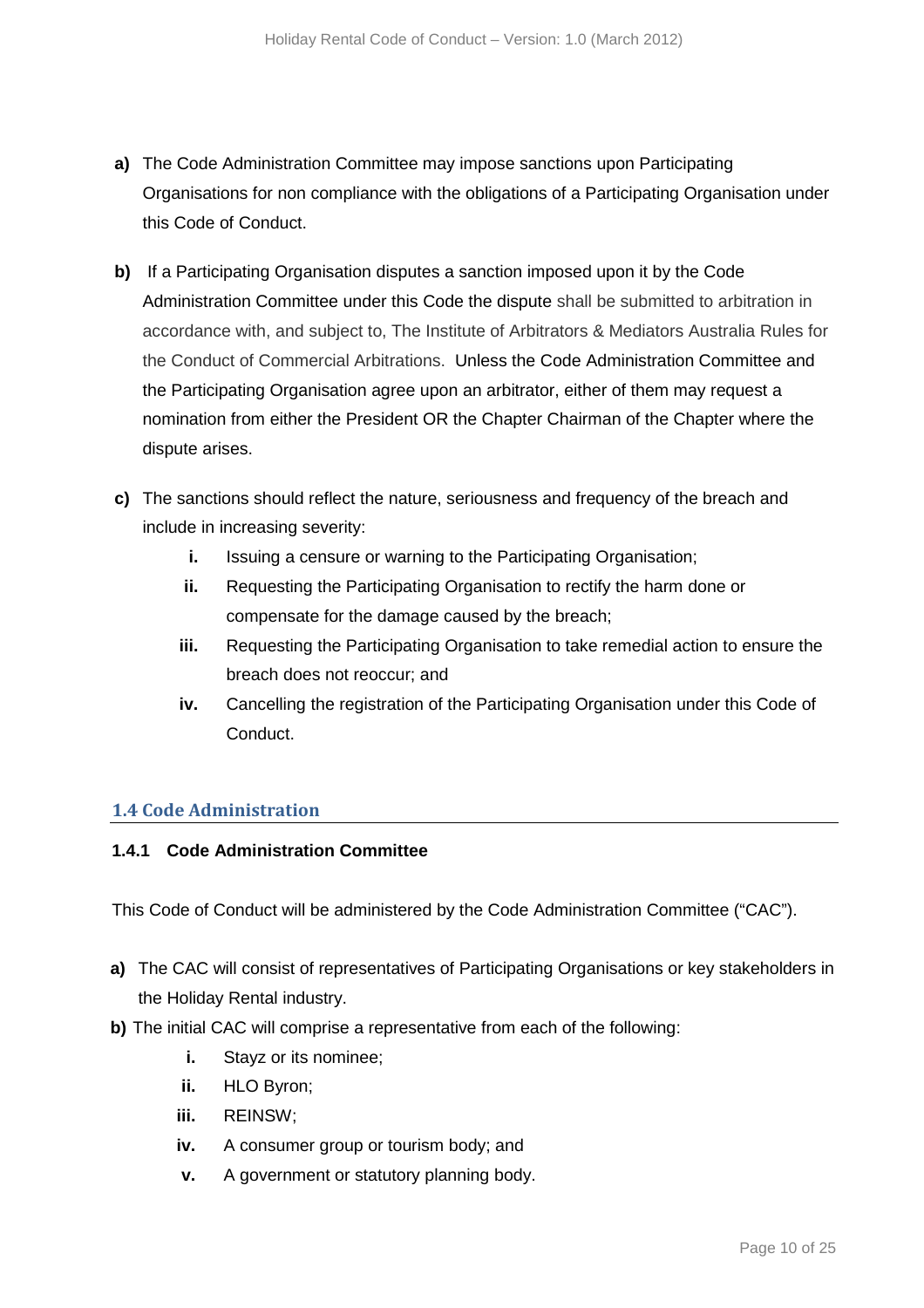- **c)** Members of the CAC may be appointed and dismissed by decision of the CAC.
- **d)** The CAC may invite other relevant authorities to act as observers or advisors when appropriate, for example the Australian Competition and Consumer Commission and State and Territory Government agencies such as Tourism, Planning and Infrastructure and Fair Trading Departments, law enforcement and the Local Government and Shires Associations.
- **e)** The chairman and secretary of the CAC will be appointed by decision of the CAC.
- **f)** The CAC will be industry-funded.
- **g)** Unless otherwise agreed meetings of the CAC will be held in Sydney, NSW and members from other cities or states may participate by telephone or video conferencing.
- **h)** Decisions of the CAC will be made according to the following:
	- **i.** CAC decisions to amend this Code of Conduct or changes to the membership of the CAC require a majority of at least 66%;
	- **ii.** All other CAC decisions require a simple majority; and
	- **iii.** In the event of a deadlock the Chairman shall have an additional casting vote.

#### **1.4.2 The role of the CAC**

The role of the CAC will be to:

- **a)** Publicise and promote this Code of Conduct;
- **b)** Maintain a register of Participating Organisations, receive and process signed copies of this Code of Conduct and any notice or decision that any signatory ceases to be a Participating Organisation;
- **c)** Monitor and review the operation of this Code of Conduct;
- **d)** Give instructions to Participating Organisations and hear and determine appeals from Managers concerning sanctions under Clause 1.3.1 of this Code of Conduct;
- **e)** Impose sanctions upon Participating Organisations under clause 1.3.2 of this Code of Conduct;
- **f)** Consult with Participating Organisations and key stakeholders from the Holiday Rental industry (where appropriate) on proposed amendments to this Code of Conduct;
- **g)** Determine necessary amendments to this Code of Conduct;
- **h)** Provide for the adequate financing of Code of Conduct administration expenses;
- **i)** Produce an annual report on this Code of Conduct and its administration;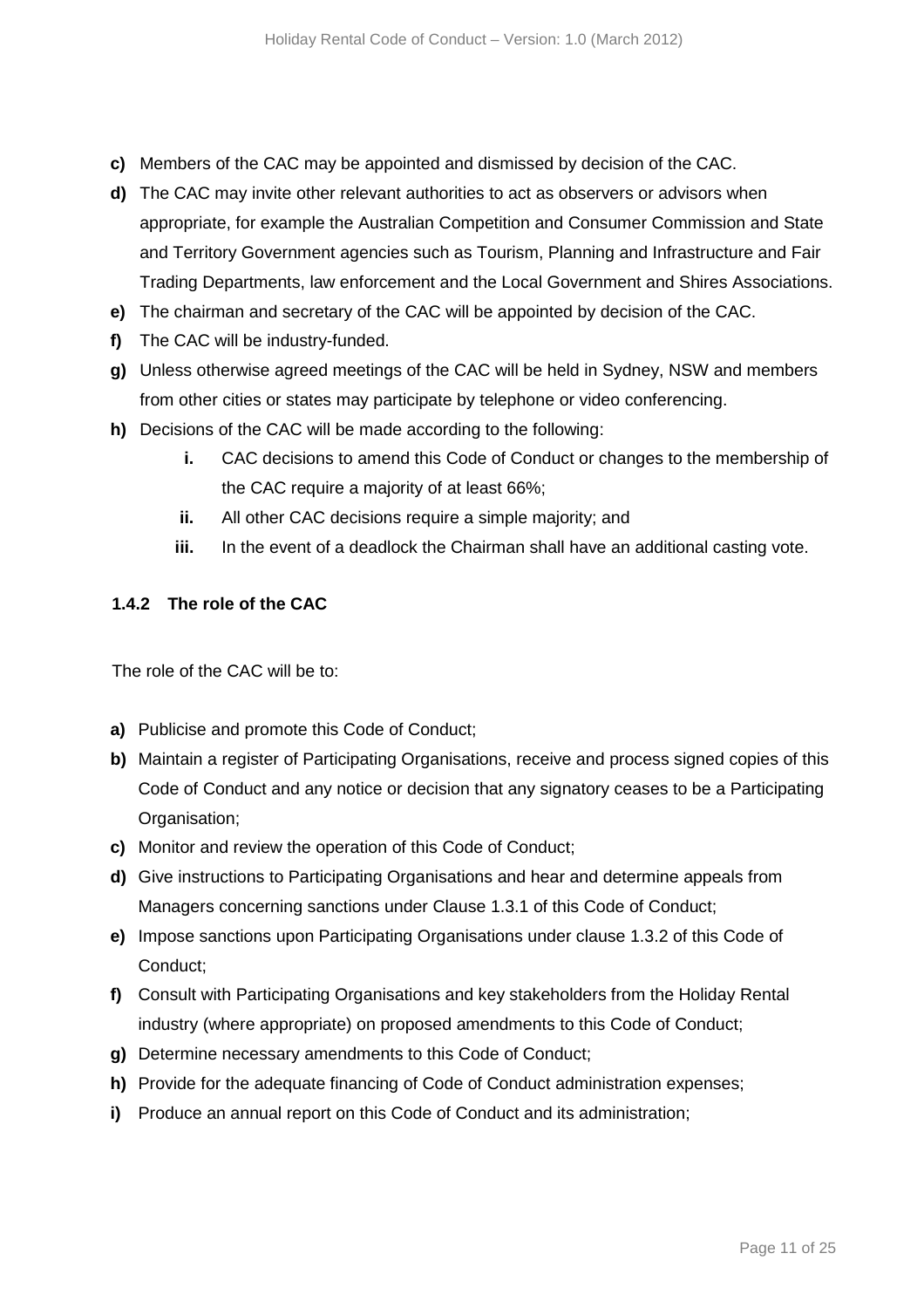- **j)** Report on the operation and effectiveness of this Code of Conduct as required to such state and territory government Tourism, Fair Trading and Planning and Infrastructure authorities as have endorsed this Code of Conduct;
- **k)** Report to the Participating Organisations and key stakeholders from the Holiday Rental industry on the operation and effectiveness of this Code of Conduct; and
- **l)** Organise an independent review of this Code of Conduct once every three years.

## **1.5 Monitoring Outcomes of the Use of this Code**

The CAC will monitor the implementation of this Code.

## **1.5.1 Monitoring criteria**

The criteria which will be used to monitor and measure the effectiveness of this Code of Conduct include:

- **a)** Number of Participating Organisations;
- **b)** Number of Owners and Managers of a Property represented by Participating Organisations;
- **c)** Number of endorsing government authorities and private sector bodies;
- **d)** Number of relevant complaints (bearing in mind that implementation of this Code of Conduct will provide and promote mechanisms for lodging complaints) received by:
	- **i.** Participating Organisations;
	- **ii.** Fair Trading authorities that have endorsed this Code of Conduct (so far as data is readily available);
	- **iii.** Local councils (so far as data is readily available); and
	- **iv.** State government planning authorities (so far as data is readily available.)
- **e)** Success rate in resolving disputes and complaints without recourse to litigation (so far as data is readily available); and
- **f)** Instances of acceptance of this Code of Conduct as a practical self regulatory alternative to government regulation.

#### **1.5.2 Outcomes from the monitoring**

**a)** This Code of Conduct is designed to be a living document that will evolve based on monitoring outcomes and stakeholder feedback.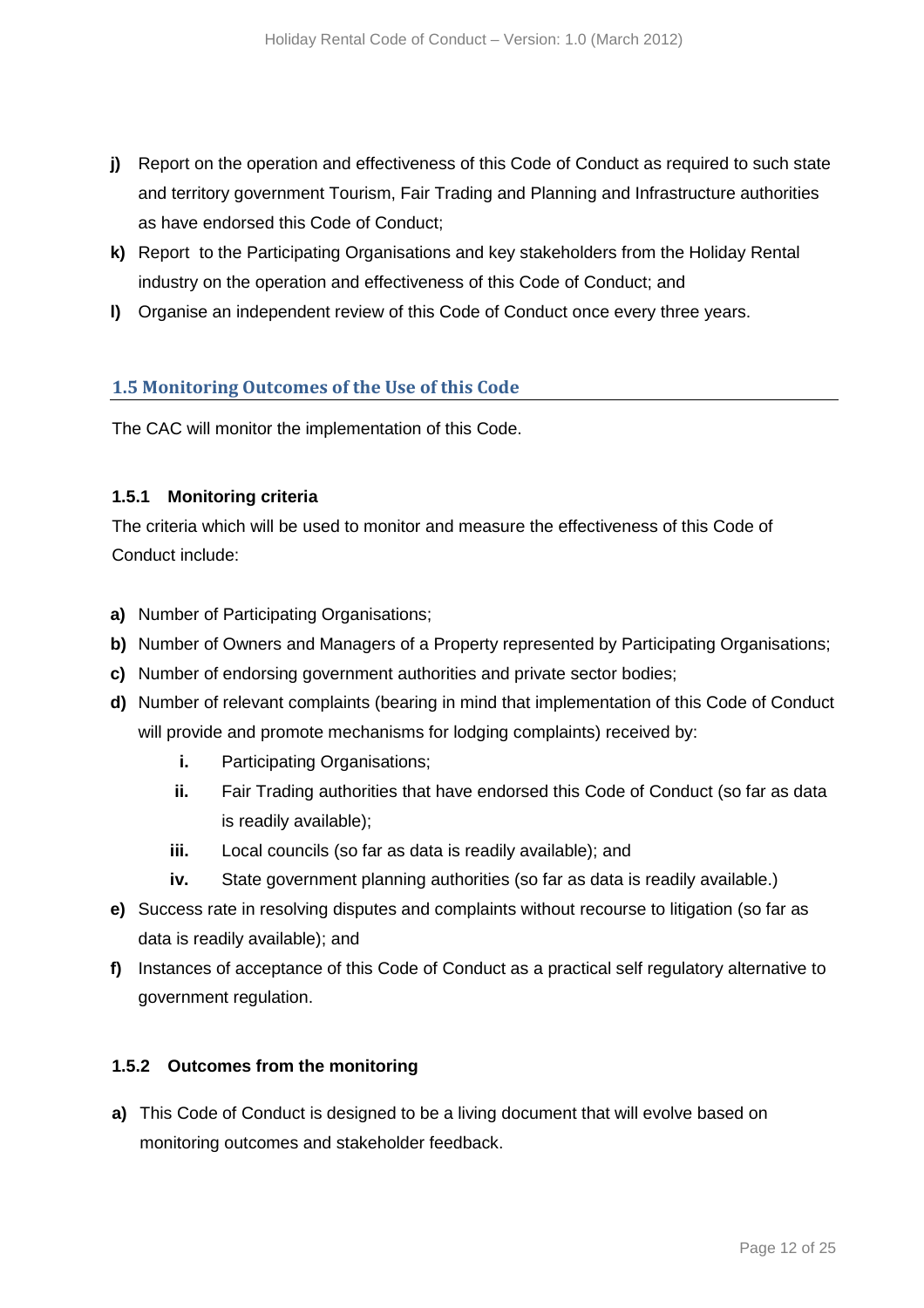**b)** The CAC will be responsible for making necessary changes to better achieve the objectives of this Code of Conduct.

## **1.6 Compliance with Australian Competition & Consumer Act**

This Code of Conduct is intended to comply with the Australian Competition and Consumer Act 2010 (the 'Act') and any term or requirement of the Code including Parts 1, 2, 3 and 4 which conflicts with the Act shall be read and be enforceable as if it complies with the Act.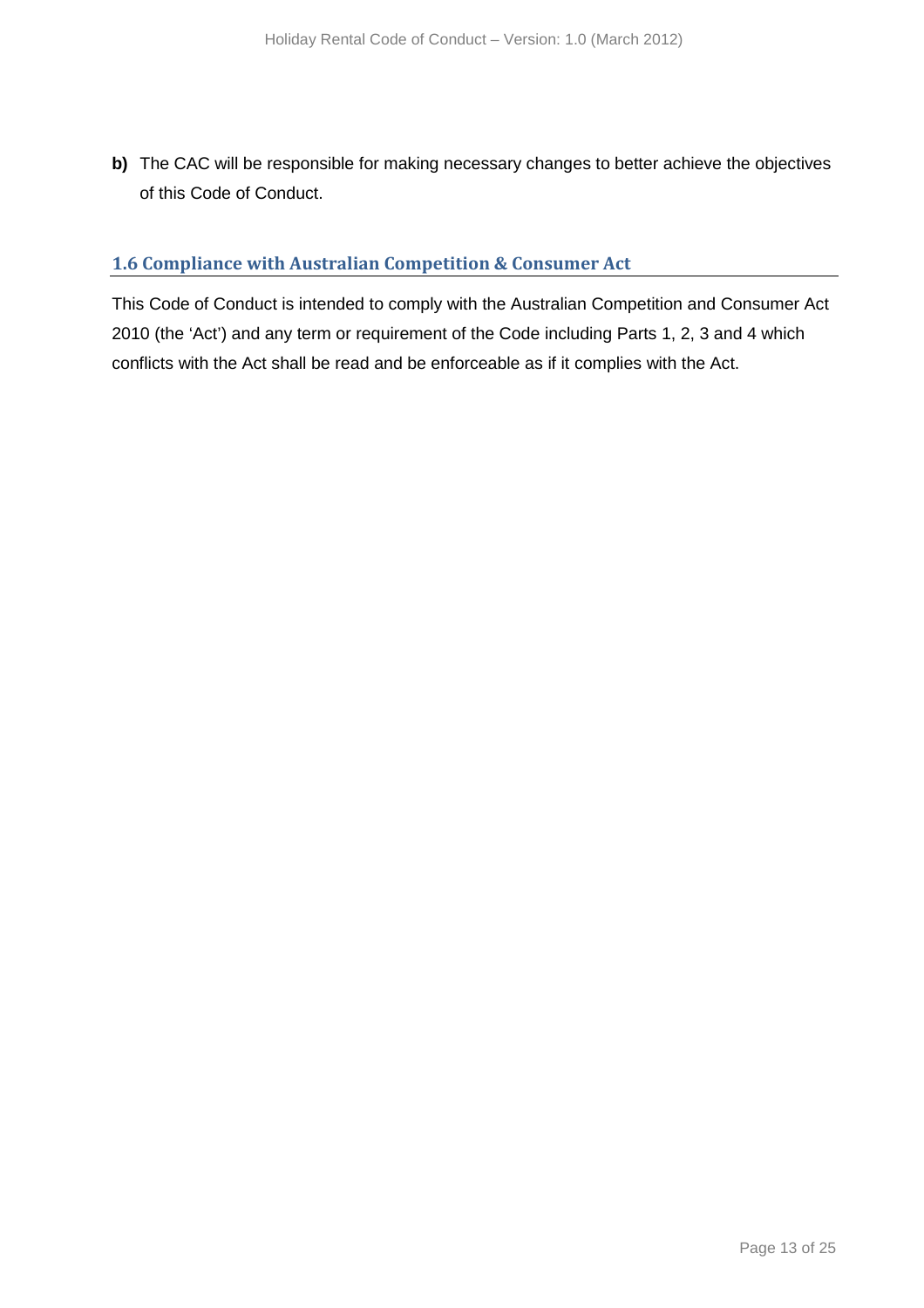## **Part 2. Holiday Rental - Obligations of Managers**

# *This Part outlines the role and responsibilities of Managers, including standards, practices and procedures for implementation of this Code of Conduct.*

## **2.1 Role and Responsibilities of Managers**

- **a)** Managers are required to comply with this Code of Conduct as a condition of membership of a Participating Organisation or of listing their Property with a Participating Organisation as the case may be.
- **b)** Managers must also comply with any request made by a Participating Organisation under the Sanction provisions of this Code of Conduct.
- **c)** Managers must use their best endeavours to ensure that Property under their management used for Holiday Rental complies with this Code of Conduct generally including in particular the standards, practices and procedures under this Part.
- **d)** Managers must outline to Guests (and Visitors) the consequences of not complying with any Terms and Conditions.
- **e)** Managers are to provide information to neighbouring properties on the relevant authority to contact in the event of a contravention of the Terms and Conditions. This can include the provision of a telephone number to contact in this event.

## **2.2 Property Management generally**

#### **2.2.1 Managers should:**

- **a)** Act with integrity, professionalism, courtesy and consideration when dealing with Guests, neighbours, Owners corporations and other community stakeholders; and
- **b)** Cooperate with other stakeholders including industry associations, tourism bodies, local councils and other government authorities to enhance the image, standards and contribution of Holiday Rental to the economy.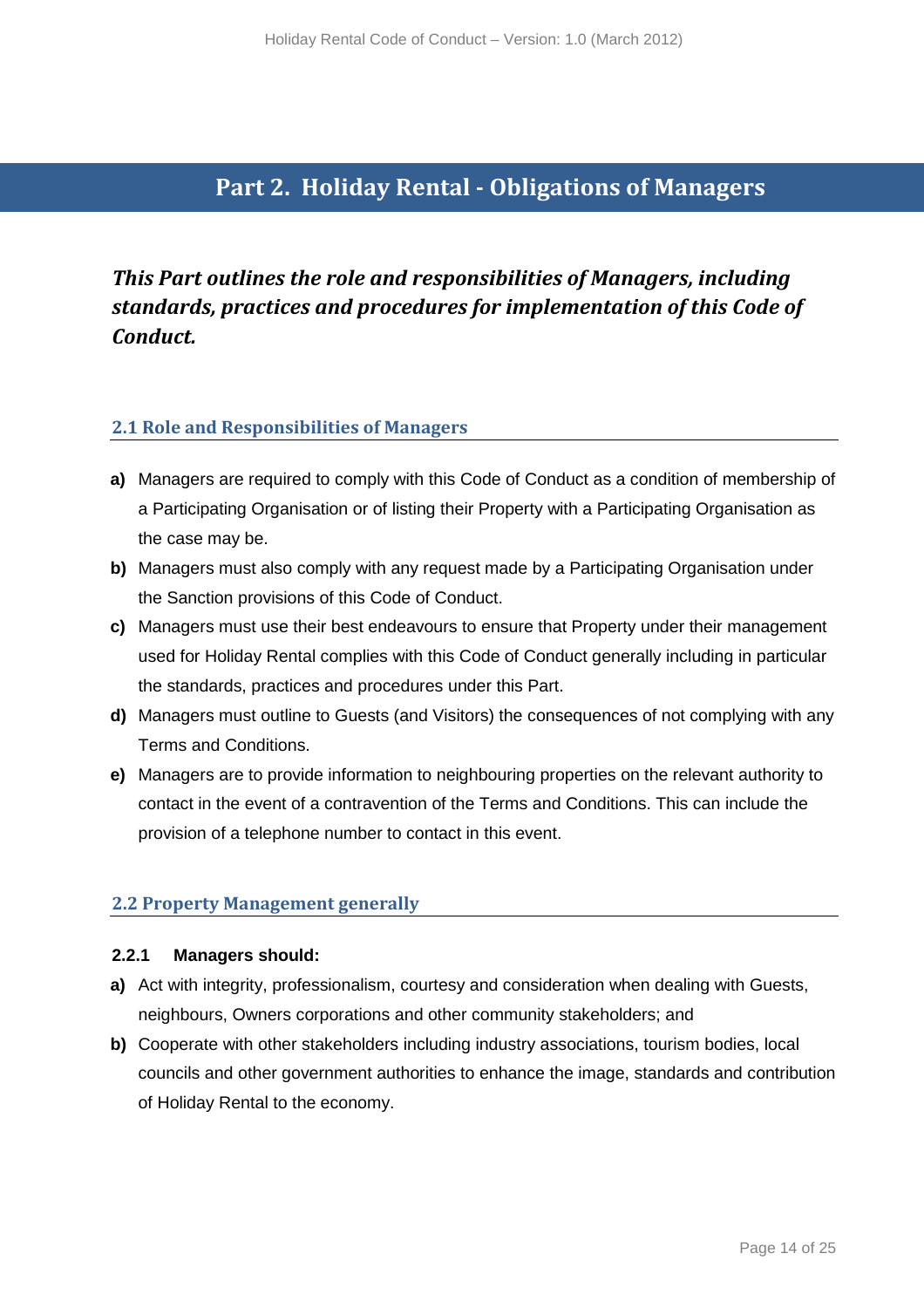#### **2.2.2 The Property must not be offered, described, or advertised:**

- **a)** In a false or misleading manner;
- **b)** For a purpose inconsistent with this Code of Conduct; or
- **c)** For more than the maximum number of Guests or Visitors determined in accordance with this Code of Conduct or in any relevant environmental planning instrument.

## **2.2.3 The Property offered must:**

- **a)** Be offered in a clean, safe and habitable state of repair; and
- **b)** Comply with relevant planning, building and fire safety and health regulations.

#### **2.2.4 Managers should:**

- **a)** Provide general, after hours and emergency telephone numbers to Guests and neighbours; and
- **b)** Have a local representative to manage Guests and Property issues.

## **2.3 Terms, Conditions and House Rules**

#### **2.3.1 Managers must ensure that:**

- **a)** The Terms and Conditions upon which the Property is offered, booked and occupied for Holiday Rental must adequately cover and be consistent with this Code of Conduct and the Terms and Conditions specified in Part 3.
- **b)** These Terms and Conditions must be incorporated into the contract between the Owner and the Guest.

## **2.3.2 Managers must:**

- **a)** Provide and have displayed prominently in the Property, the House Rules;
- **b)** Provide a Guest & Visitor Information Folder containing other information including a copy of this Code of Conduct and information promoting good neighbourly behaviour;
- **c)** The House Rules upon which Guests and Visitors are permitted to enter and remain upon the Property must be consistent with this Code of Conduct and must be consistent with and adequately cover the issues in the House Rules specified in Part 4 and must cover any other any key issue relating to the particular Property; and
- **d)** The Terms and Conditions and House Rules must not offend the unfair contract terms and other provisions of the Australian Consumer Law.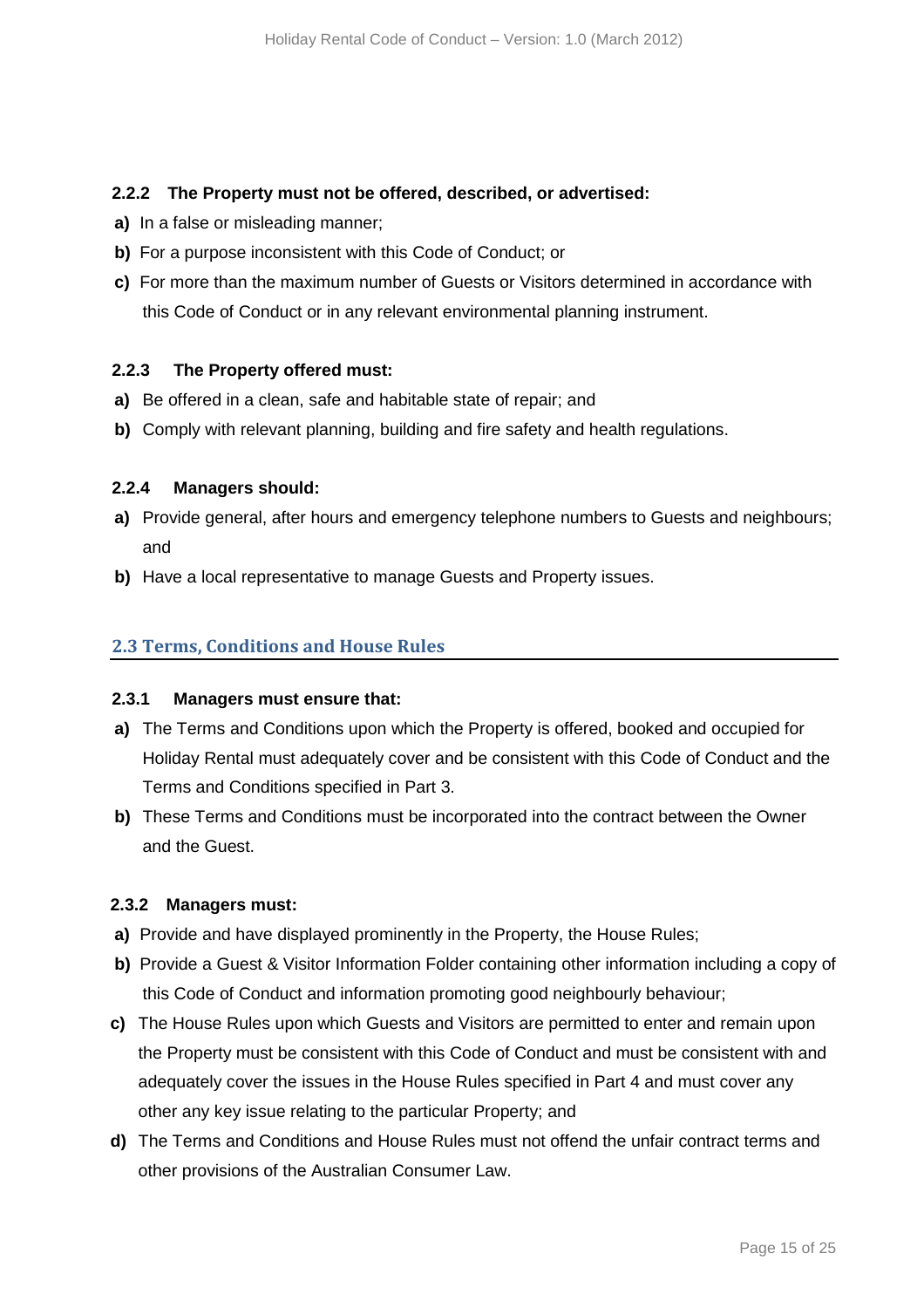## **2.4 Number of Guests and Visitors**

- **a)** The maximum number of Guests permitted at a Property must not exceed a maximum of 2 adults per bedroom; and
- **b)** The number of Visitors permitted at a Property must not be such as may conflict with residential amenity and must comply with all the other requirements of this Code of Conduct including the Terms and Conditions and House Rules.

## **2.5 Functions and parties**

- **a)** Properties located in residential areas must not host commercial catering or functions unless they have local council permission to do so.
- **b)** So called "party houses" conflict with residential amenity, are damaging to the Holiday Rental industry and are not permitted.
- **c)** Any gathering, celebration or entertainment permitted at a Property must not conflict with residential amenity and must comply with all the other requirements of this Code of Conduct including the Terms and Conditions (Part 3) and House Rules (Part 4) and any other relevant planning approvals.

## **2.6 Access and Parking**

Managers must provide information to Guests prior to arrival regarding access or parking restrictions to ensure ease of access with minimum disturbance to other residents or neighbouring properties.

#### **2.7 Recycling and Garbage**

#### **Managers must:**

- **a)** Inform Guests of the garbage disposal or recycling usual practices at the Property including:
	- **i.** the allocated bins and how excess rubbish should be managed and not left in public or common areas;
	- **ii.** details of local council garbage and recycling collection days; and
	- **iii.** any special requirements relating to the disposal of garbage or waste minimisation.
- **b)** Make arrangements for the removal of any excess garbage left by Guests and Visitors.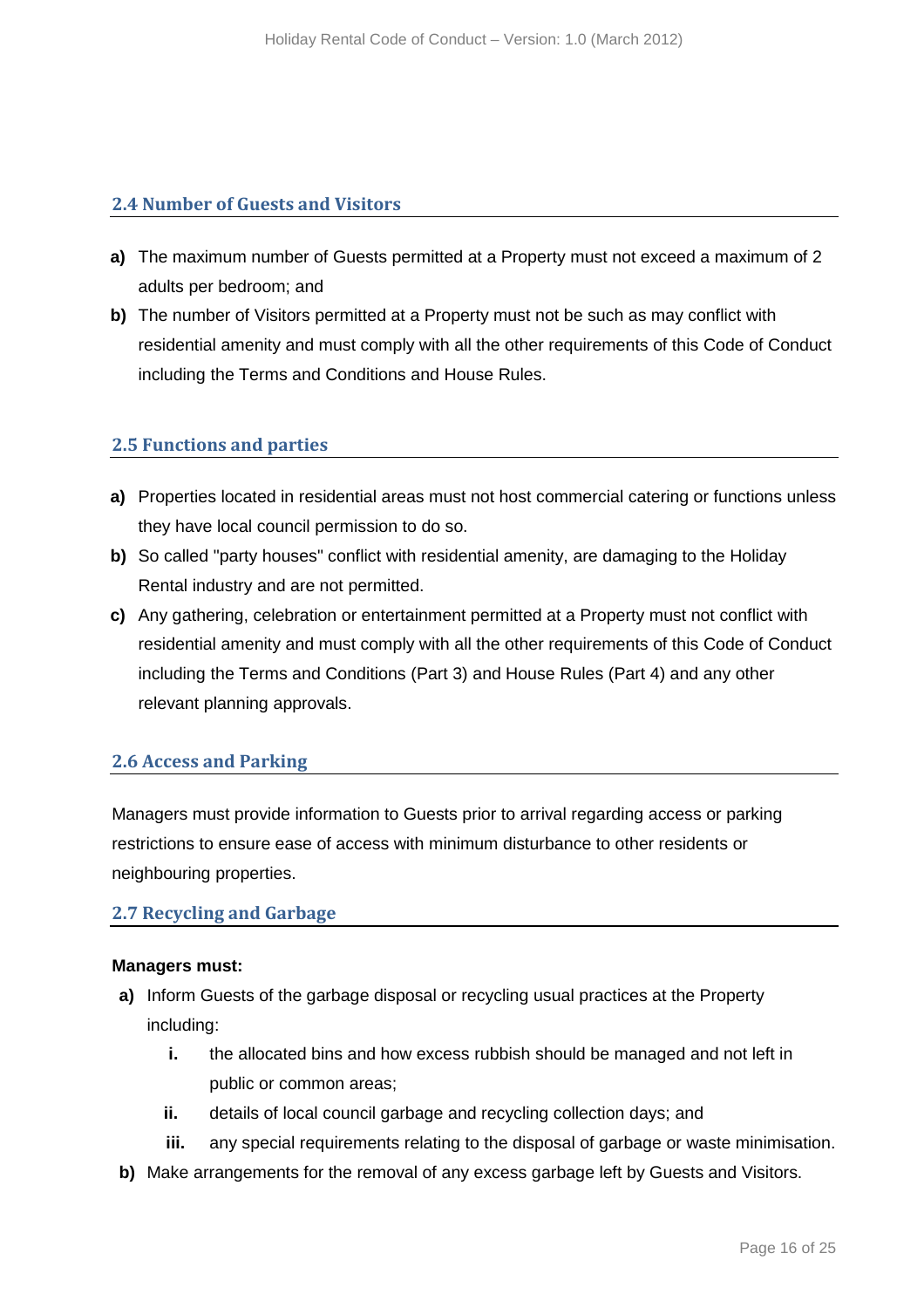## **2.8 Insurance**

Owners and Managers should hold appropriate insurance, including comprehensive landlords' and public liability insurance (as appropriate.)

## **2.9 Complaints handling**

#### **2.9.1 Managers must:**

- **a)** Have a policy, setting out how to deal with disputes or complaints;
- **b)** Retain a log of related communication and actions taken;
- **c)** Respond to complaints professionally and take effective action to stop any problems; and
- **d)** Cooperate and participate in any complaint handling, response or resolution system implemented by their relevant Participating Organisation or local council.

## **2.9.2 Managers must also make and maintain a record of the following particulars of each complaint:**

- **a)** Date and time received;
- **b)** Name and designation (e.g. Guest, neighbour, council, police etc) of complainant(c) contact details of complainant;
- **c)** Nature of complaint;
- **d)** Action taken (by whom and when); and
- **e)** Outcome and/or further action required (e.g. community consultation, meet with council, meet with local police, review management systems or issue resolved.)

## **2.9.3 Participating Organisations and Managers should encourage and facilitate complaint handling and dispute resolution through the following stages:**

- **a)** Initially by the Manager;
- **b)** If not resolved in (a) then through the relevant Participating Organisation; and
- **c)** If not resolved in (b) then through the relevant state or territory Fair Trading or other authority.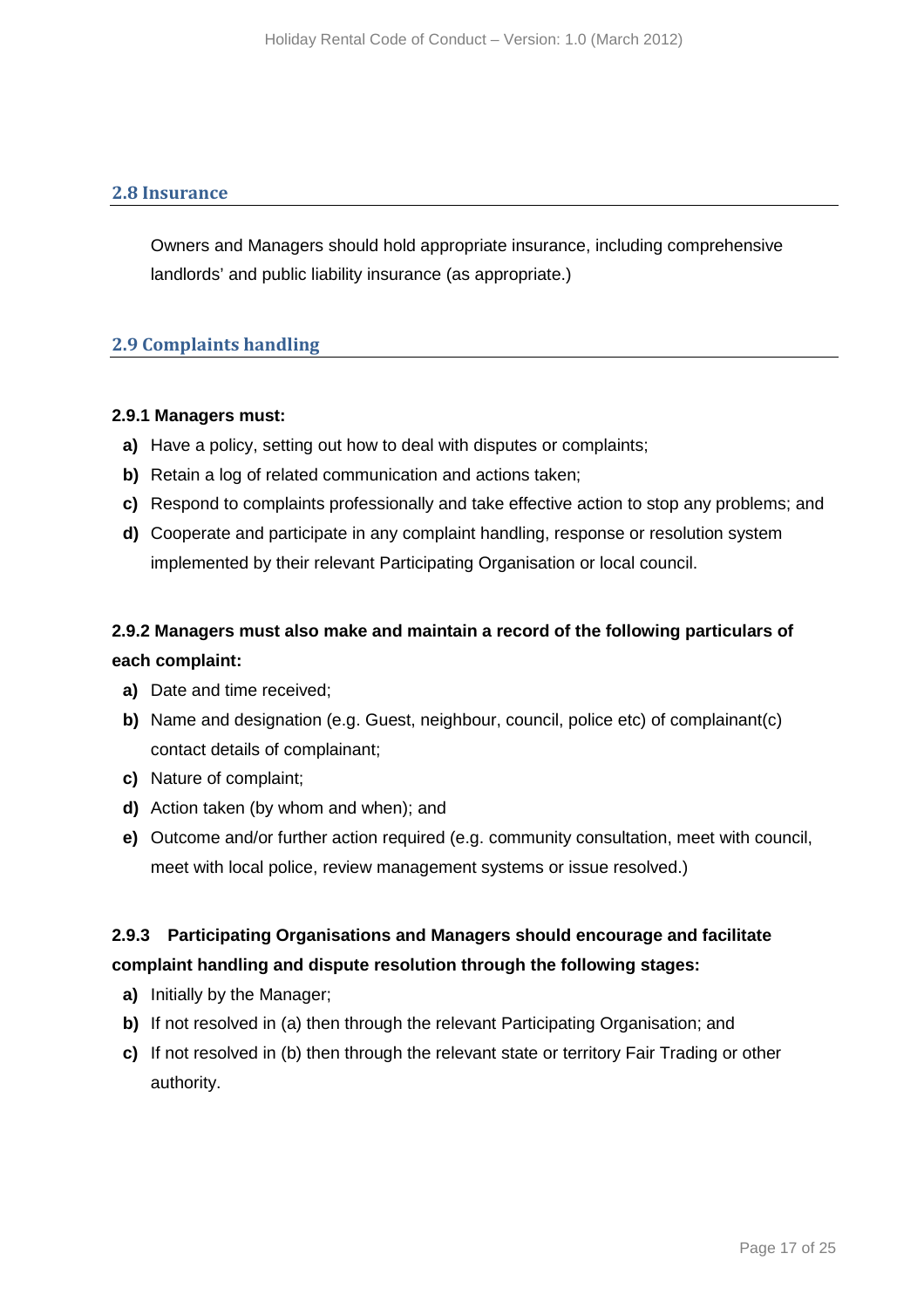## **2.10 Consequences of not meeting this Code of Conduct**

Where required to ensure compliance, Managers must make Owners, Guests and Visitors aware that:

- **a)** Depending on the Terms and Conditions of the contract between the Guest and Owner, the consequences of not meeting the requirements of this Code of Conduct can include enforcement action from:
	- **i.** the Owner and its agents including Manager and security services;
	- **ii.** local councils or; and
	- **iii.** in some instances, the Police.
- **b)** Enforcement action is subject to the Australian Consumer Law and other relevant legislation.
- **c)** Such enforcement action could result in termination of permission to occupy the Property, eviction, loss of rental paid, deductions from security deposits and extra charges.
- **d)** It is therefore important for all Guests to be aware of their obligations and of their responsibilities to make any Visitors to the Property aware of these requirements to maintain the amenity of the Property and its neighbourhood.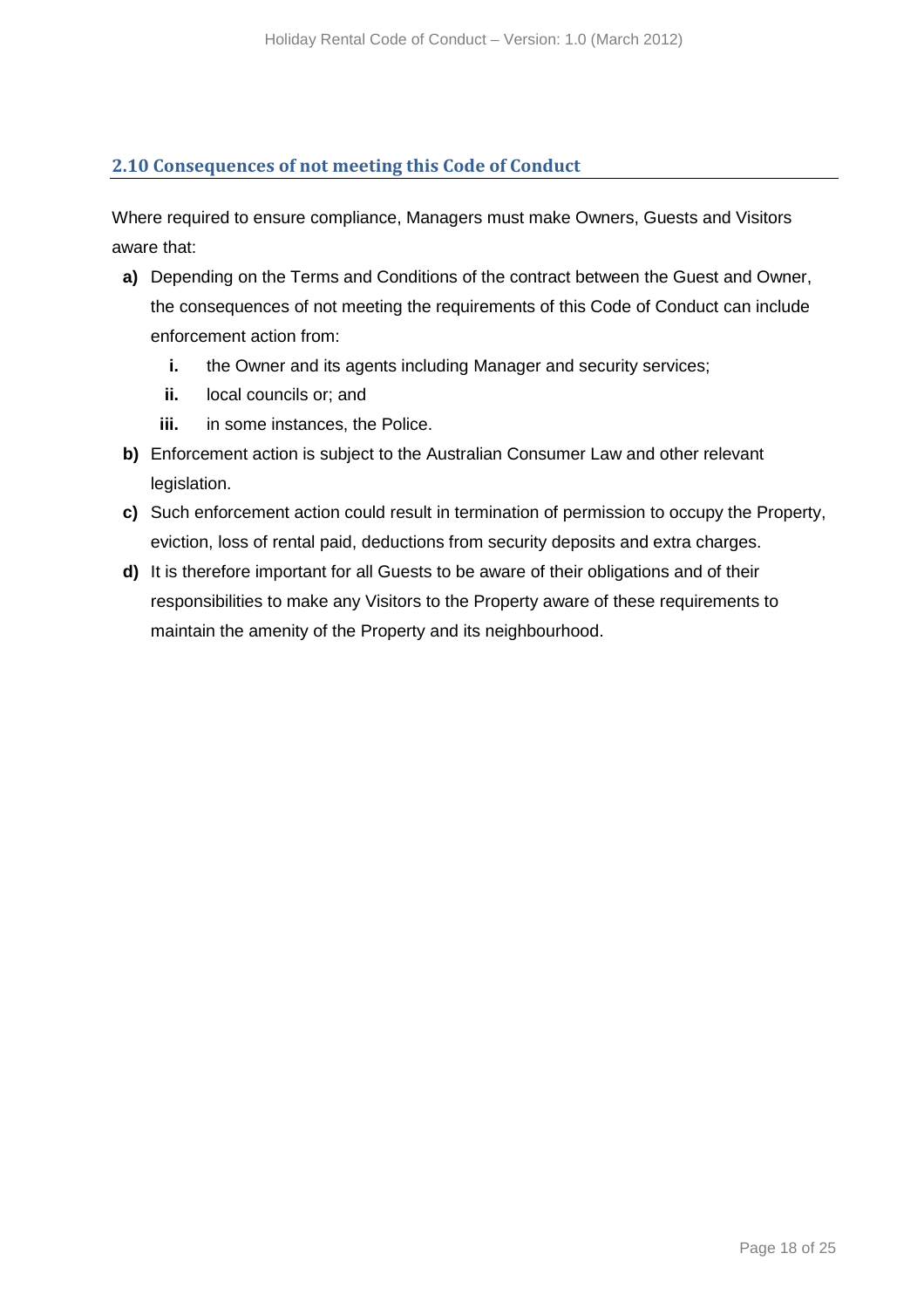# **Part 3. Holiday rental – Terms and Conditions between Owners and Guests**

*The Terms and Conditions upon which a Property is offered, booked and occupied for Holiday Rental under the contract between the Owner and Guest must adequately cover and be consistent with this Code of Conduct and provisions set out in this Part.* 

## **3.1 Formalities:**

The Terms and Conditions:

- **a)** Must be in writing;
- **b)** May be in electronic, printed or other legally compliant form;
- **c)** Must include the information and cover the matters in Part 3 of this Code of Conduct;
- **d)** May incorporate information by reference including Booking Conditions, Occupancy Agreement, House Rules, By Laws and information made available to the Guest from web sites; and
- **e)** May cover such other matters generally required in relation to Holiday Rental of the Property and any special conditions provided they are not inconsistent with this Code of Conduct including in particular this Part 3.

#### **3.2 General Content**

- **a)** The Terms and Conditions must include:
	- **i.** the address and description sufficient to identify the particular Property;
	- **ii.** Guest's name, usual residential address, email and phone number(s);
	- **iii.** dates of occupancy and check-in/check-out times;
	- **iv.** total rental payable and any other charges;
	- **v.** amount and timing for payment of deposit and balance of moneys due;
	- **vi.** provisions on variation, cancellation and forfeiture or refund of moneys paid; and
	- **vii.** contact details for the Manager or their nominated representative.
- **b)** The Terms and Conditions must not offend the unfair contract terms and other provisions of the Australian Consumer Law.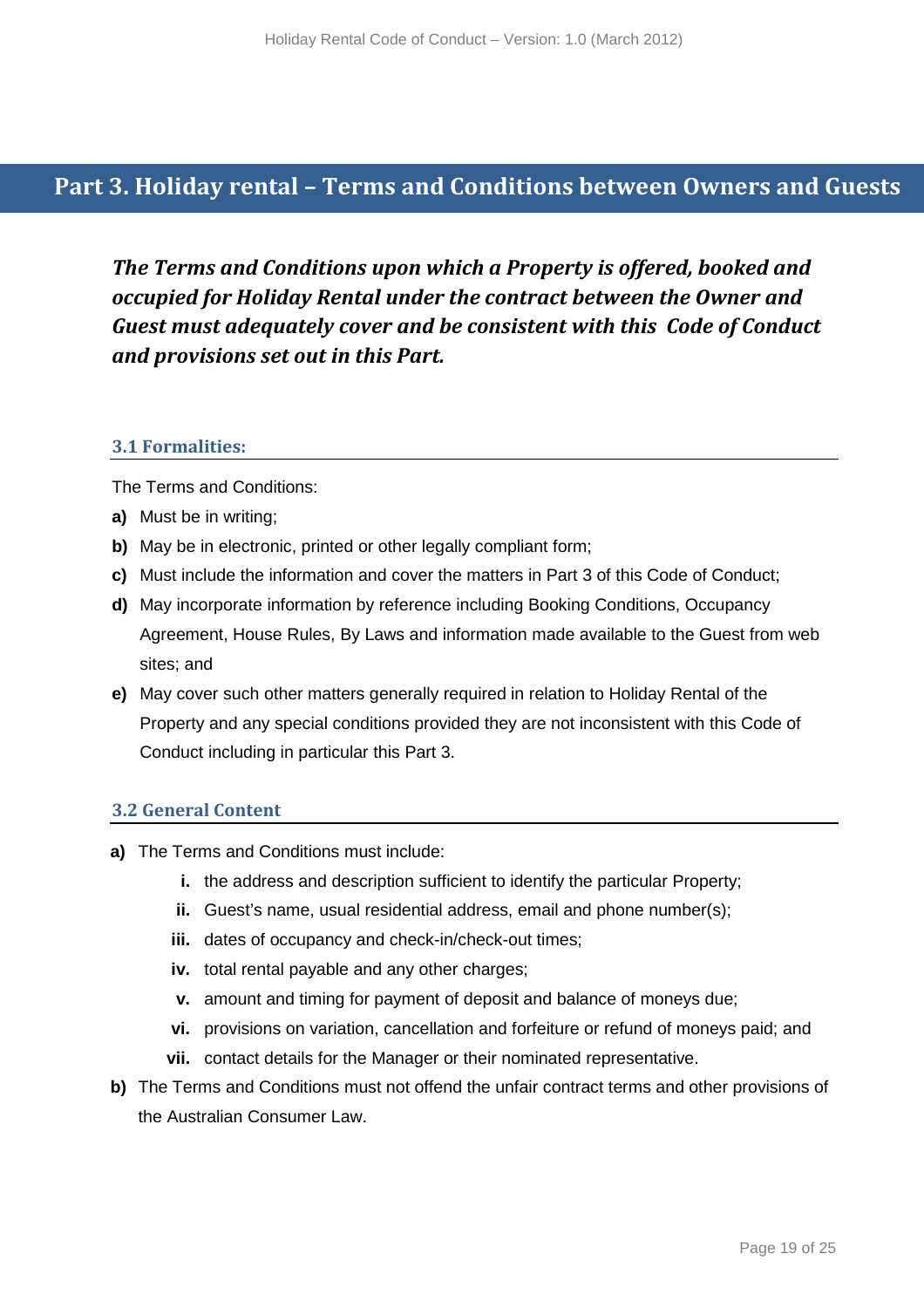## **3.3 Licence not a tenancy**

The Terms and Conditions must include:

- **a)** Guests are granted a limited permission to occupy the Property for holiday purposes;
- **b)** This is not a residential tenancy agreement under the residential tenancy legislation; and
- **c)** Failure to comply with the Guest's obligations in the Terms and Conditions may result in termination of permission to occupy the Property and eviction.

## **3.4 Security Deposits or Bonds**

A security deposit (or equivalent) should be obtained from the Guest (e.g. as cash or a credit card transaction or authorisation) prior to commencement of the occupancy;

- **a)** Guests should be advised that failure to comply with the Terms and Conditions may result in charges against the security deposit; and
- **b)** Security deposits should be administered, processed and accounted for and any balance released or returned to the Guest as soon as possible following their departure in accordance with the applicable law.

## **3.5 Maximum number of Guests and Visitors**

In compliance with the Code of Conduct the Terms and Conditions must specify:

- **a)** Maximum permitted number of Guests; and
- **b)** Maximum permitted number of Visitors.

#### **3.6 General obligations of Guests and Visitors**

Guests and Visitors must:

- **a)** Comply with all House Rules and By-Laws;
- **b)** Respect the residential amenity and security of the Property and neighbours;
- **c)** Refrain from anti-social behaviour;
- **d)** Guests must control and be responsible for Visitors and ensure that Visitors comply with the House Rules;
- **e)** Comply with any instructions from the Manager and security services during their stay; and
- **f)** Notify the Manager of any disputes or complaints as soon as is practicable.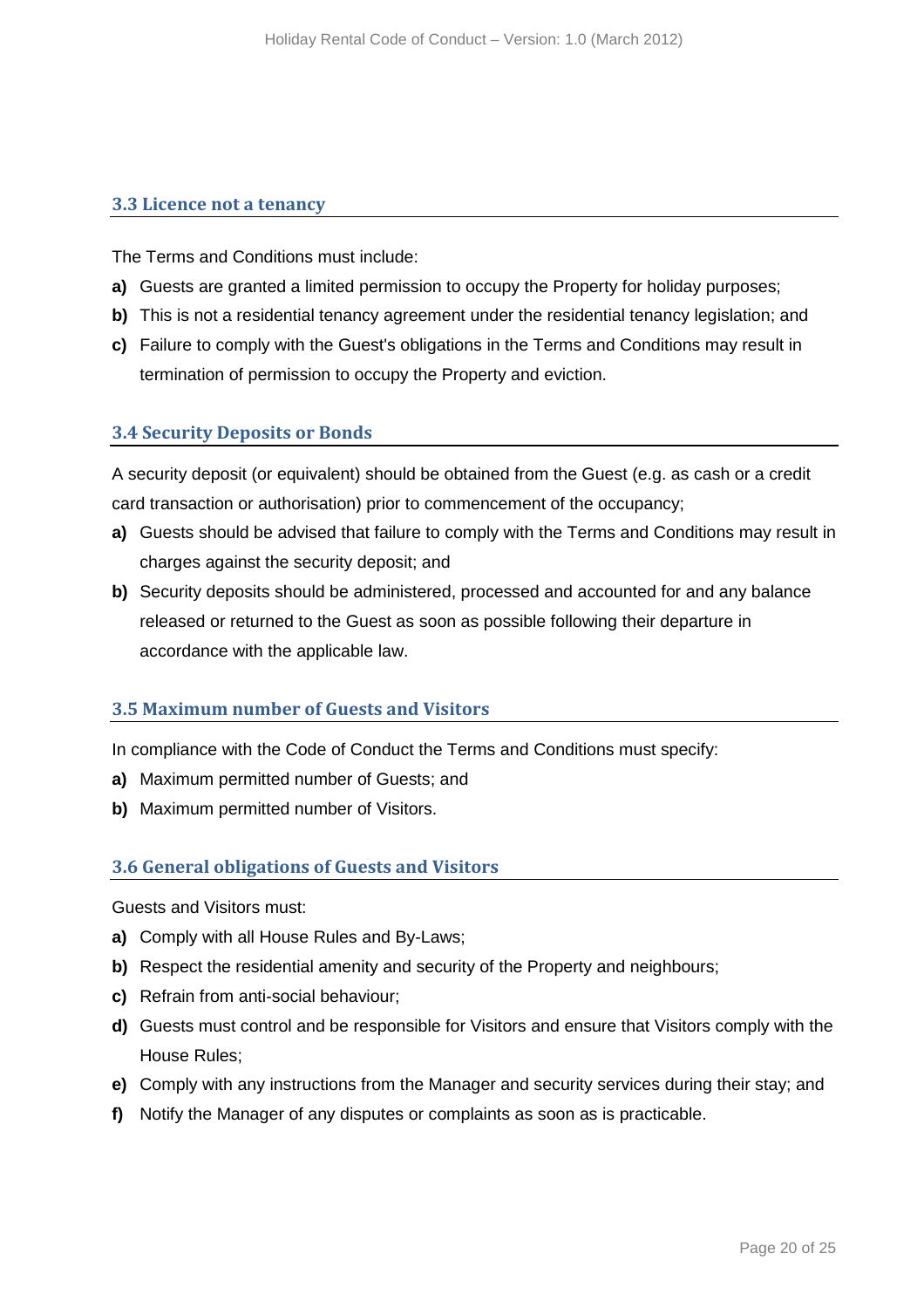#### **3.7 Noise and Residential Amenity**

- **a)** Guests must not create noise which is offensive to neighbours especially between 10pm-8am and during arrival and departure at any time throughout the occupancy.
- **b)** Offensive noise is prohibited and may result in:
	- **i.** termination of permission to occupy the Property;
	- **ii.** eviction;
	- **iii.** loss of rental paid; and
	- **iv.** extra charges for security and other expenses which may be deducted from Security Deposits or Bonds.
- **c)** Guests must abide by any noise abatement conditions, standards and orders issued by police or any regulatory authority to minimise impacts upon the residential amenity of neighbours and local community.

## **3.8 Functions and parties**

- **a)** The Property is not a "party house" and any such activities are strictly prohibited; and
- **b)** Any gathering, celebration or entertainment permitted at the Property must not conflict with residential amenity and must comply with all House Rules.

#### **3.9 Access and Parking**

- **a)** Guests and Visitors must comply with parking regulations and show consideration to neighbours;
- **b)** Information on any constraints on access or any parking restrictions to ensure ease of access with minimum disturbance to other residents or neighbouring properties;
- **c)** If relevant, specify maximum number of vehicles permitted onsite and parking space(s) allocated; and
- **d)** If relevant, Guests may be required to supply vehicle/trailer registration numbers.

## **3.10 Recycling and Garbage**

- **a)** Guests must dispose of garbage and recycling in accordance with the usual practice at the Property and in the allocated bins;
- **b)** Guests must not leave excess rubbish in public or common areas; and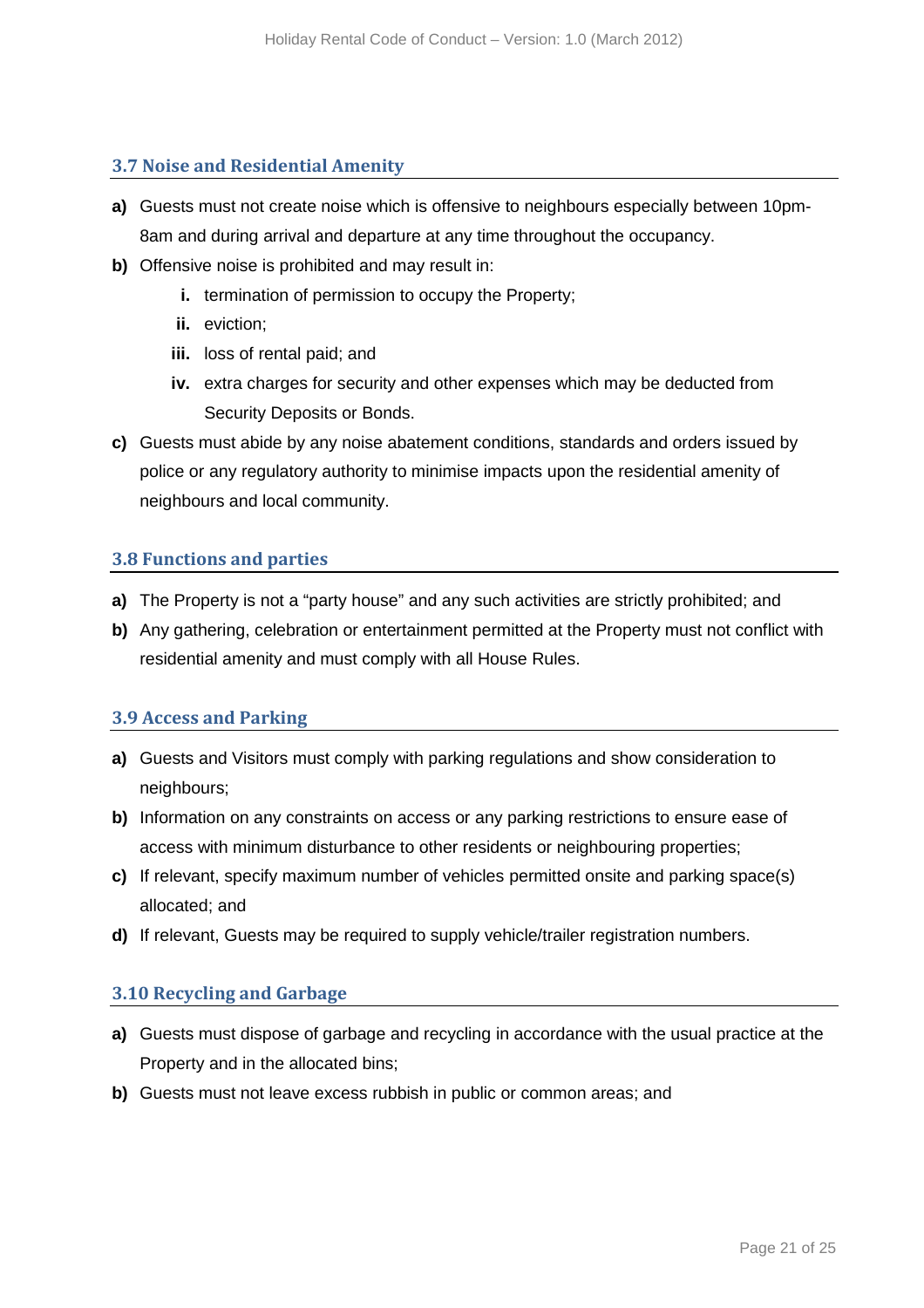**c)** Guests should be co-operative in complying with requirements in relation to the relevant local council garbage and recycling collection days, and any special requirements relating to the disposal of garbage or waste minimisation.

## **3.11 Complaints and dispute resolution procedure**

Information on complaints handling including:

- **a)** Guest's obligations to report any problems or incidents promptly; and
- **b)** Complaints and dispute resolution procedure.

## **3.12 Consequences of not meeting the Terms and Conditions**

- **a)** The consequences of not complying with the Terms and Conditions requirements can include enforcement action from the owner, Manager, security services, local councils or, in some instances, the Police.
- **b)** Enforcement action is subject to the Australian Consumer Law and other relevant legislation.
- **c)** Such enforcement action could result in termination of permission to occupy the Property, eviction, loss of rental paid, deductions from security deposits and extra charges.
- **d)** It is therefore important for all Guests to be aware of their obligations and of their responsibilities to make any Visitors to the Property aware of these requirements to maintain the amenity of the Property and its neighbourhood.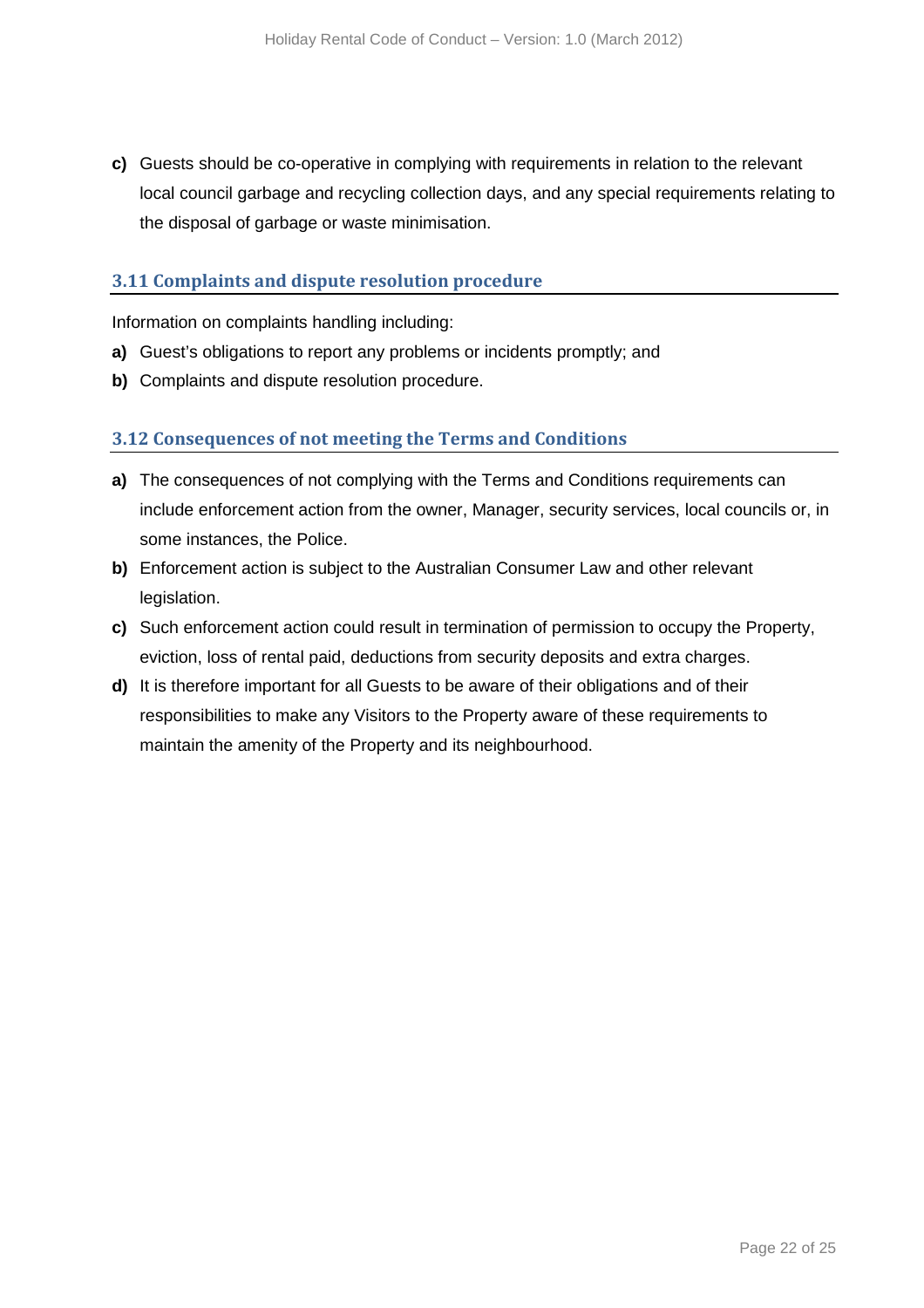# **Part 4 Holiday Rental - House Rules for Guests and Visitors**

*House Rules are provided at the Property to ensure that Guests and Visitors know and comply with the specific Rules governing their permission to enter and occupy the Property. House Rules are to be displayed in a conspicuous place in the Property so they can be easily viewed by Guests and Visitors, such as in the Property's kitchen. Matters contained in House Rules should include those set out in this Part and should be adapted and augmented to suit the particulars of the Property, such as specific instructions for car parking arrangements and the like and rules appropriate for any special equipment, facilities or local risks.* 

## **4.1 General requirements**

- **a)** Guest and Visitors must comply with all House Rules, By-Laws and instructions from the Manager and security services during their stay; and
- **b)** Guests must notify the Manager of any disputes or complaints from neighbours as soon as is practicable.

## **4.2 Noise and Residential amenity**

- **a)** Guests and Visitors must not create noise which is offensive to occupiers of neighbouring properties especially between 10pm - 8am and during arrival and departure at any time throughout the occupancy;
- **b)** Offensive noise is prohibited and may result in termination of permission to occupy the Property, eviction, loss of rental paid and extra charges for security and other expenses which may be deducted from Security Deposit or Bond under the Terms and Conditions; and
- **c)** Guests and Visitors must not engage in anti-social behaviour and must minimise their impact upon the residential amenity of neighbours and local community.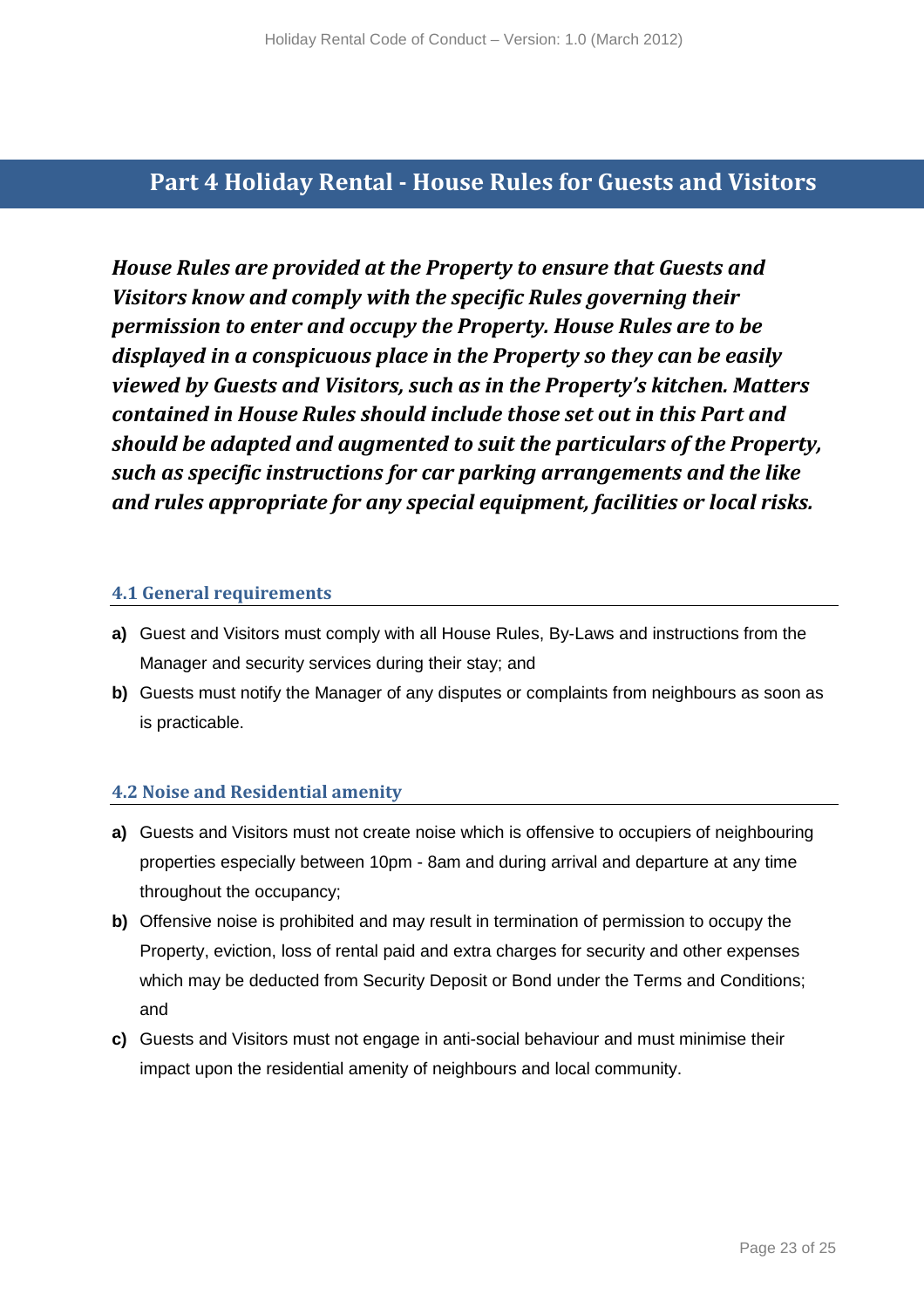#### **4.3 Visitors**

- **a)** Guests are responsible for ensuring the limits set on Visitor numbers is complied with at all times; and
- **b)** Guests are responsible for ensuring that Visitors comply with these House Rules.

#### **4.4 Gatherings or functions**

- **a)** The Property is not a "party house" and any such activities are strictly prohibited; and
- **b)** Any gathering, celebration or entertainment permitted at a Property must not conflict with residential amenity and must comply with all the other requirements.

#### **4.5 Parking**

- **a)** Guests and Visitors are to comply with parking regulations and other requirements set out below and show consideration to neighbours and other vehicles; and
- **b)** Parking arrangements at the Property are as follows: [Manager insert here]

#### **4.6 Garbage and recycling**

- **a)** Guests and Visitors are to dispose of garbage and recycling in accordance with the usual practice at the Property (as set out below) in the allocated bins, and excess rubbish must not be left in public or common areas; and
- **b)** Garbage and recycling arrangements at the Property are as follows: [Manager insert here]

#### **4.7 Security**

Whenever you are absent from the Property, close all windows and doors to maintain security and prevent rain and water damage.

#### **4.8 Swimming pool/spa (if applicable)**

- **a)** The swimming pool/spa must not be used between the hours of 10.00pm and 7.00am.
- **b)** No glassware is permitted in the pool.